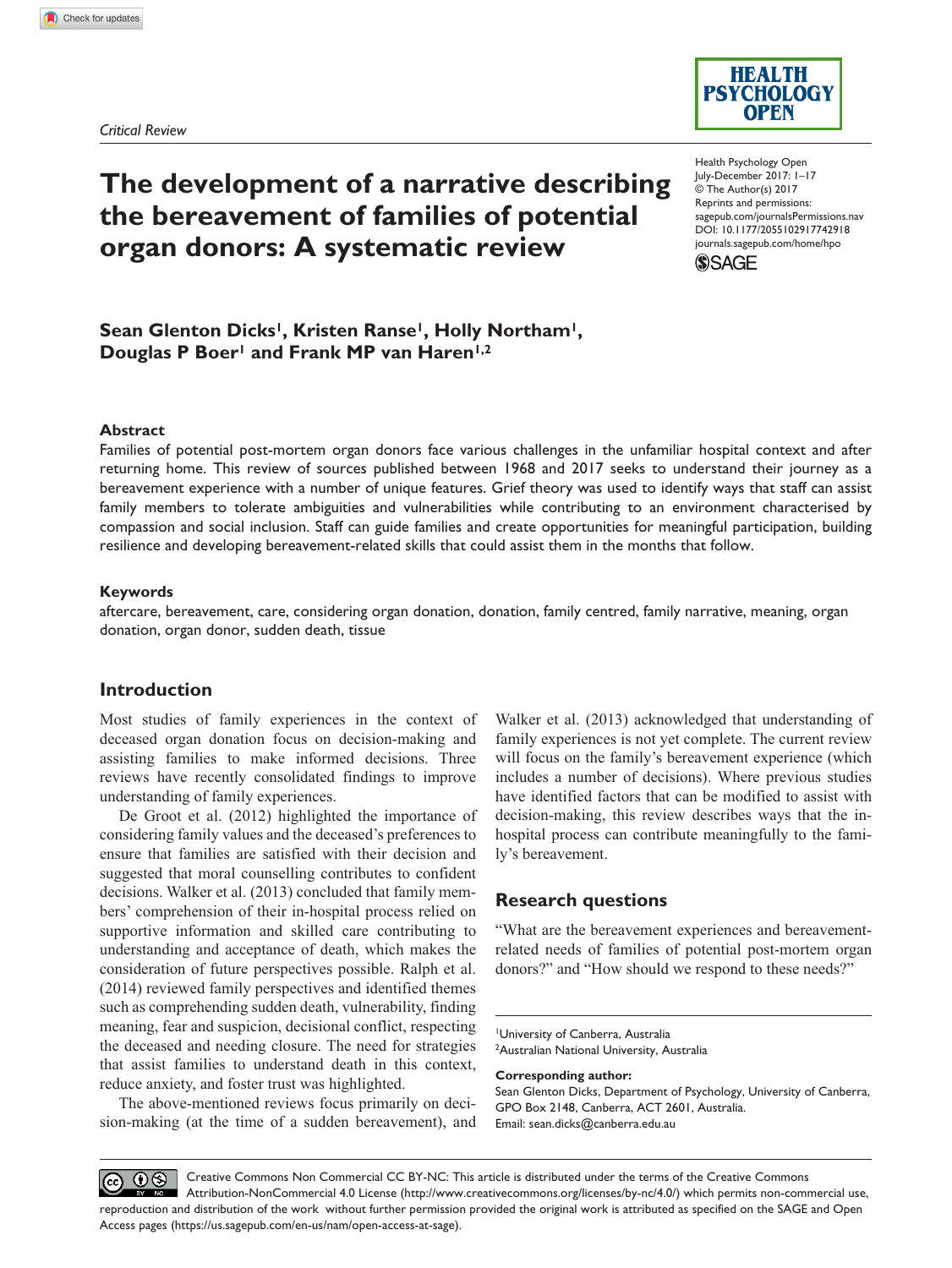# **Aims**

This review aims to first illuminate bereavement experiences and needs of families of potential post-mortem organ donors by referring to sources published since 1968, and second, to link findings with grief theory to identify implications for family care. The starting point of this time period, 1968, was chosen as it coincides with the first heart transplant in December 1967 and the official recognition of brain death in 1968.

# **Method**

# *Data collection*

AMED, Embase, MEDLINE, Plumbed, PsycINFO, CINAHL, SocINDEX, and Consumer Health Complete were searched on 4 December 2016. Prior to that various search strategies were tested with the assistance of the university librarian. Forward and backward searching of references and searching through content pages of books related to organ donation was also conducted. The electronic search strategy is described in Supplementary Table 1. In order to return a wide range of sources, no limits were placed on the type of source during the electronic and hand-searching phases.

#### *Inclusion and exclusion criteria*

English sources published since 1968 referring to family bereavement in the context of a potential organ donation were included. Sources that do not comment on the bereavement of families of potential deceased organ donors were excluded. These excluded sources include those dealing with living organ donation, ways of increasing deceased donation rates, community awareness, and medical aspects of the organ donation context. The search strategy also captured a number of sources that were clearly out of the scope of this review, such as gamete donation, and these were excluded.

This review focusses on development of a narrative about family bereavement, and given that identified sources have contributed to this narrative, no sources were excluded based on factors such as study type or methods.

## **Results**

The first author (S.G.D.), a PhD candidate, conducted the initial screening and selection of sources with the guidance of his supervisory panel. One of the members of the panel has completed a PhD exploring aspects of the experiences of families of potential organ donors, and she was able to provide specific guidance regarding the search and completeness of the final list of selected sources.

The search identified 12,848 sources (see Figure 1). After screening titles and abstracts, 434 remained and fulltext copies were obtained. After evaluating these, 133 sources remained and searching through the references of



**Figure 1.** Selection of sources to be included.

these sources contributed to identification of a further 49 sources. Full-text copies of these were obtained.

Two sub-categories dealing with (1) relationships between transplant recipients and families who had donated organs  $(n=30)$  and (2) specific aftercare provided to consenting families (*n*=33) were identified. These sub-categories are of a different nature to the main group of studies (e.g. ethical debates) and were excluded from the present review, leaving 119 sources. While writing up the review, a relevant article was published (Taylor et al., 2017), and this was added giving a total of 120 sources.

The selected sources included peer-reviewed articles as well as theses (e.g. Ashkenazi, 2010; De Groot et al., 2016a; Jensen, 2011a, 2007; Northam, 2015), critical comments on other articles (e.g. Bauer and Han, 2014), books or chapters in books (e.g. Anker, 2013; Caplan, 1995; Fulton et al., 1977; Holtkamp, 2002, 2000, 1997; Jensen, 2010; Maloney and Wolfelt, 2010; Payne, 2007; Pelletier, 1993b; Sque and Long-Sutehall, 2011), systematic reviews (e.g. Anker, 2013; De Groot et al., 2012; Falomir-Pichastor et al., 2013; Mills and Koulouglioti, 2016; Ralph et al., 2014; Simpkin et al., 2009; Walker et al., 2013), theoretical comments (e.g. Murphy, 2015; Rassin et al., 2005; Youngner et al., 1985), letters to editors (e.g. Corr C and Coolican M, 2010b; Verheijde et al., 2008), reports on commissioned studies (e.g. Sque et al., 2013, 2003), and conference abstracts (e.g. Greser et al., 2013; Kang et al., 2013).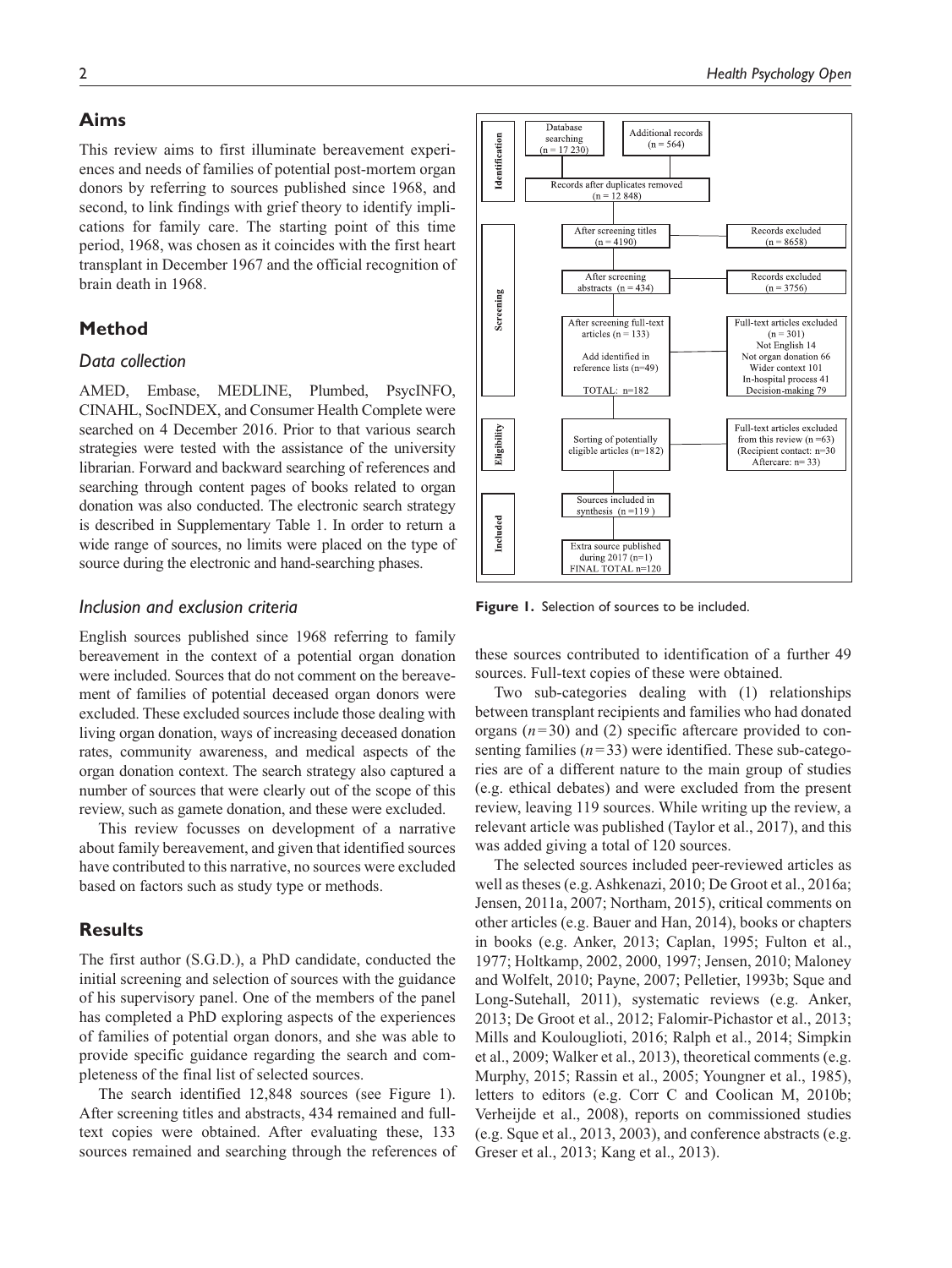#### *Critical appraisal*

This is the first review of family bereavement in the context of the potential for deceased organ donation. For this reason, it was considered important to be as inclusive as our resources allowed us to be, reducing the risk of overlooking valuable information. This was operationalised using a wide time span (1968–2017) and including a wide variety of types of sources as described earlier. This enabled us to gain an understanding of the narrative about family grief as it developed over the last 50years.

The inclusion of the voices of many researchers and writers in the field adds depth and richness to the descriptions obtained. However, given the diversity of sources, critical appraisal of sources did not seem meaningful. If sources were to be excluded based on their "quality", voices that have contributed to the narrative of family bereavement would be lost to this review, whereas if all sources were to be included, the evaluation of individual sources would not meaningfully contribute to final outcomes.

It was decided that rather than evaluating the selected sources, we would instead constantly evaluate the narrative that we developed, asking whether it represents the voices of the diverse sources selected in a way that is of use to the reader. The criteria of dependability, credibility, and transferability are described by Porritt et al. (2014) when referring to the evaluation of qualitative sources used in a systematic review. We propose that the same criteria can be used to evaluate the outcome of our review, and that this reflexivity or self-evaluation is a valuable part of our qualitative methodology.

We feel that our study demonstrates *dependability* in that the emerging narrative reflects the findings of the sources reviewed, and their contributions can be traced by referring to the citations we have made. In a sense this refers to the visibility and logical arrangement of units of the narrative that were provided by previous authors.

*Credibility* is demonstrated in that the emerging narrative as a whole tells a story that fits with the comments made by individual contributors. In places, this congruence is strengthened by the demonstration that a number of researchers agree with statements made (as if asynchronous member checking had been conducted).

*Transferability* would imply that the narrative created by weaving together the findings of the various sources not only represents those sources in a dependable and credible way, but would also be useful if applied to the experiences of families encountering the organ donation context in hospitals around the world. If the narrative was transferable, it would assist donation teams and aftercare providers to understand and care for families.

We believe that the narrative that has emerged is transferable, and the addition of insights from grief theory in the latter part of this article will improve understanding of family experiences and enable staff to respond in ways that are well-informed and congruent with current understandings of grief and the organ donation context.

#### *Data extraction*

Supplementary Table 2 shows attributes of each source. Most sources were published in peer-reviewed journals, with some being chapters in books, whole books, or reports prepared for government departments. Sources were sorted chronologically to demonstrate how understanding evolved over time before relevant content was extracted.

All sources were viewed as contributing to the narrative of family bereavement, regardless of whether they were reports on quantitative or qualitative studies or theoretical comments. Sources were read thoroughly in their entirety and data that were relevant to the current review were extracted from whichever sections they were found in.

Specifically, data were extracted from sources where family bereavement experiences at the time of a potential organ donation were described, either when authors explicitly referred to grief or when comments could be linked directly to theories of grief (e.g. Neimeyer et al., 2014; Stroebe and Schut, 1999; Walter, 1996; Worden, 2009). For example, some sources described understanding of brain death as being necessary for informed decision-making, without explicitly noting that it is also necessary for acceptance of death, Worden's (2009) first task of grieving. The extracted data were considered to be *valid* in the context of the current review because each referred to aspects of the grief and bereavement experiences of families of potential organ donors.

Extracted data were coded for themes and similar data were grouped together to form categories. Although many of the emerging categories could have been predicted before data extraction began (e.g. saying goodbye), we decided to let the categories form as data were extracted. Following this procedure, the categories were constructed to fit the extracted data rather than fitting the extracted data to pre-determined categories. This method is similar to the grounded theory approach described by Sque and Payne (2007). The data extraction itself was conducted by the first author with his supervisory panel being able to provide comments and suggestions as Supplementary Table 3 developed.

## *Data analysis and synthesis*

Extracted data were synthesised creating a narrative which was qualitatively analysed with reference to grief theory contributing to hypotheses about family bereavement and care. In addition to the supplementary data extraction tables, a short video clip is available online summarising the outcome of this review.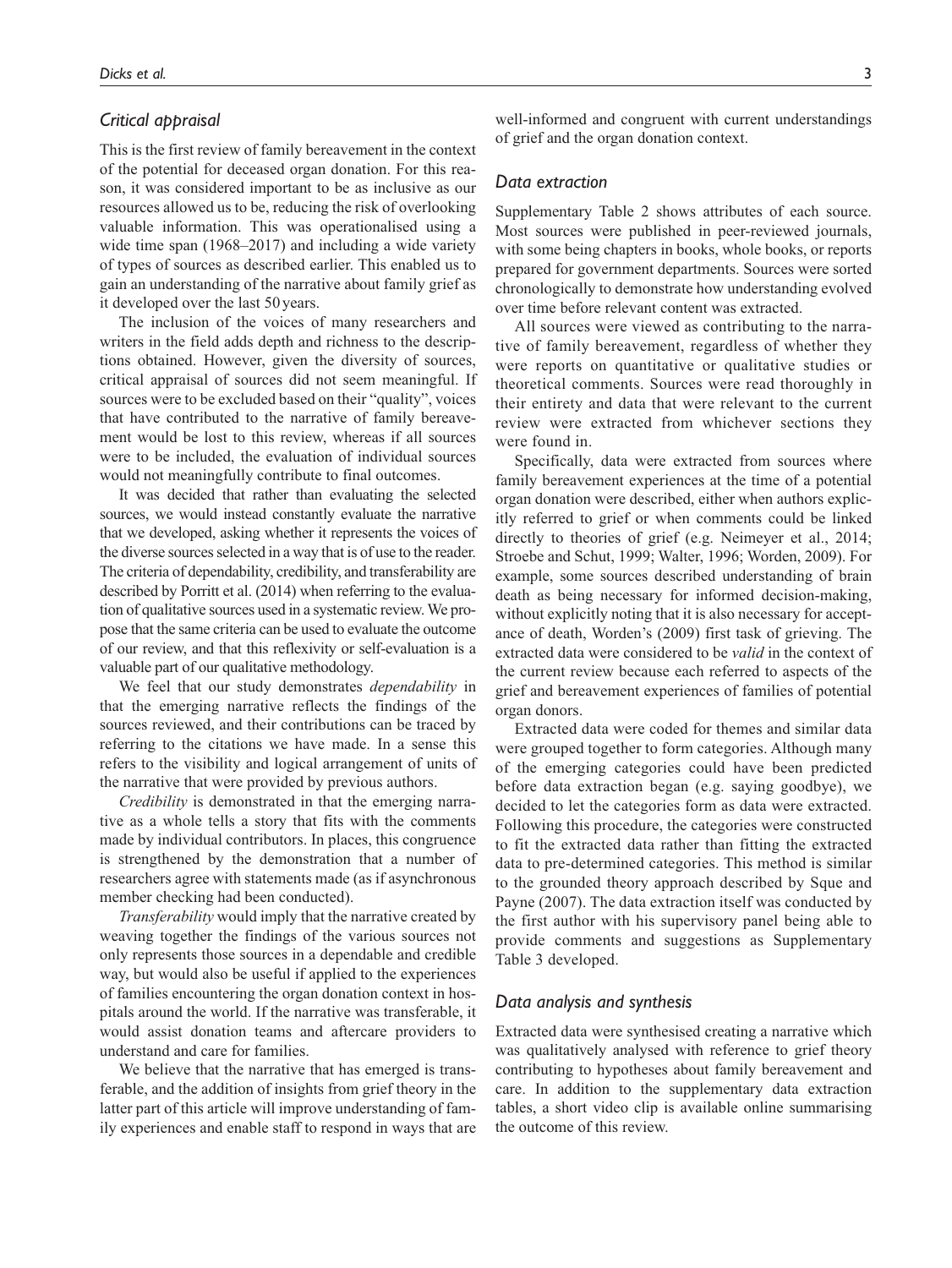# **The family bereavement experience**

Data extracted describes what is known about the bereavement of families of potential post-mortem organ donors. The discussion below portrays the family's bereavement journey according to categories and themes emerging from the extracted data. It is acknowledged that the order and priority of the features of that journey may differ from family to family. Identified features include pre-existing factors, relationships with staff, in-hospital experiences and needs, anticipatory mourning, coming to terms with death, finding an appropriate response, relationship with the deceased, meaning making and narrative, decision-making, identification of risk and protective factors that influence bereavement, experiences and needs after making a decision, implications for ongoing adjustment, aftercare, contact with recipients, and finally, extended family, friends, and community factors. Theoretical and practical implications are discussed later.

## *Pre-existing factors*

Because factors existing before the in-hospital process (such as the deceased's role in the family and the family's composition) influence family bereavement (Gideon and Taylor, 1981), understanding of these factors can assist staff to respond to family needs (Holtkamp, 2002; Pearson et al., 1995; Pittman, 1985). The critical incident leading to the death often contributes to symptoms such as hyper-vigilance, flashbacks, and avoidance of certain stimuli (Fukunishi et al., 2003).

Other pre-existing factors include the family's support network (Cerney, 1993; Holtkamp, 1997; Payne, 2007), previous experiences of stress and bereavement (Holtkamp, 1997; Pelletier, 1993c), pre-existing strengths and resources (Riley and Coolican, 1999), exposure to awareness campaigns (Rodrigue et al., 2009), attitudes towards donation and inferences about the deceased's preferences (Falomir-Pichastor et al., 2013).

# *Relationship with staff*

Cleiren and Van Zoelen (2002) argued that it is not information itself that is critical to family well-being, but rather the relational aspect of sharing information. Similarly, Frid et al. (2001) emphasise that staff must be present, listen carefully and allow time for meaningful dialogue. Staff have opportunities to contribute to a memorable and meaningful experience that encourages families to make choices and shape the in-hospital process (Berntzen and Bjork, 2014; Frid et al., 2001; Maloney and Wolfelt, 2010; Neidlinger et al., 2013; Shih et al., 2001a).

The importance of staff training was highlighted (Christopherson and Lunde, 1971; Haney, 1973; Perkins, 1987; Willis and Skelley, 1992), as was the link between staff competence and family satisfaction (Morton and Leonard, 1979; Pelletier, 1993c; Perkins, 1987; Siminoff et al., 2001). Staff are encouraged to develop relationships with family members early (Ashkenazi, 2010; Douglass and Daly, 1995; Fulton et al., 1977; Morton and Leonard, 1979; Painter et al., 1995; Randhawa, 1998; Riley and Coolican, 1999) and continue providing support after the family returns home (Douglass and Daly, 1995; Duckworth et al., 1998; Holtkamp, 1997, 2000; Sque et al., 2003).

Staff members should work together to get to know the family and their needs and then respond in a way that builds trust and shows compassion (Batten and Prottas, 1987; Holtkamp, 2002; La Spina et al., 1993; Perkins, 1987; Rodrigue et al., 2008b; Stouder et al., 2009; Willis and Skelley, 1992) as this impacts positively on bereavement, regardless of the family's decision about donation (Bellali and Papadatou, 2006; Riley and Coolican, 1999).

The importance of balancing timing and different kinds of support, including emotional, information, and technical care of the patient, was stressed (Corr C and Coolican M, 2010a, 2010b; Forsberg et al., 2014; Jacoby et al., 2005; López Martínez et al., 2008; Macdonald et al., 2008; Merchant et al., 2008a, 2008b; Maloney and Altmaier, 2003; Mills and Koulouglioti, 2016; Ralph et al., 2014; Sque et al., 2005, 2003; Walker and Sque, 2016; Walker et al., 2013).

Staff should link with a family member or family friend who is less emotionally impacted by the event (Gideon and Taylor, 1981; Sque et al., 2003). This person could clarify matters for other family members, encourage anticipatory mourning, contribute to shared decisions, and foster family ownership of the process (López Martínez et al., 2008). Falomir-Pichastor et al. (2013) emphasised the value of social inclusion and researchers agreed that family and friends are important sources of support (Manuel et al., 2010; Shih et al., 2001b; Stouder et al., 2009). Others highlighted the value of providing a neutral intermediary linking family and staff, while focussing on the family's bereavement needs and answering their questions (Gideon and Taylor, 1981; Hart, 1986; Jacoby et al., 2005; Lloyd-Williams et al., 2009; Morton and Leonard, 1979; Payne, 2007; Pittman, 1985; Rassin et al., 2005; Willis and Skelley, 1992).

The in-hospital process has an influence on staff too. They should analyse their own feelings, fears, and values before they can effectively respond to families (Hart, 1986; Pearson et al., 1995; Perkins, 1987; Riley and Coolican, 1999), and Duckworth et al. (1998) suggest that opportunities for support should be available to staff.

#### *In-hospital experiences and needs*

Many studies focus on support that assists with decisionmaking (De Groot et al., 2012), while promoting family satisfaction is less prominent in training and assessment of outcomes (Marck et al., 2016). Staff should adapt their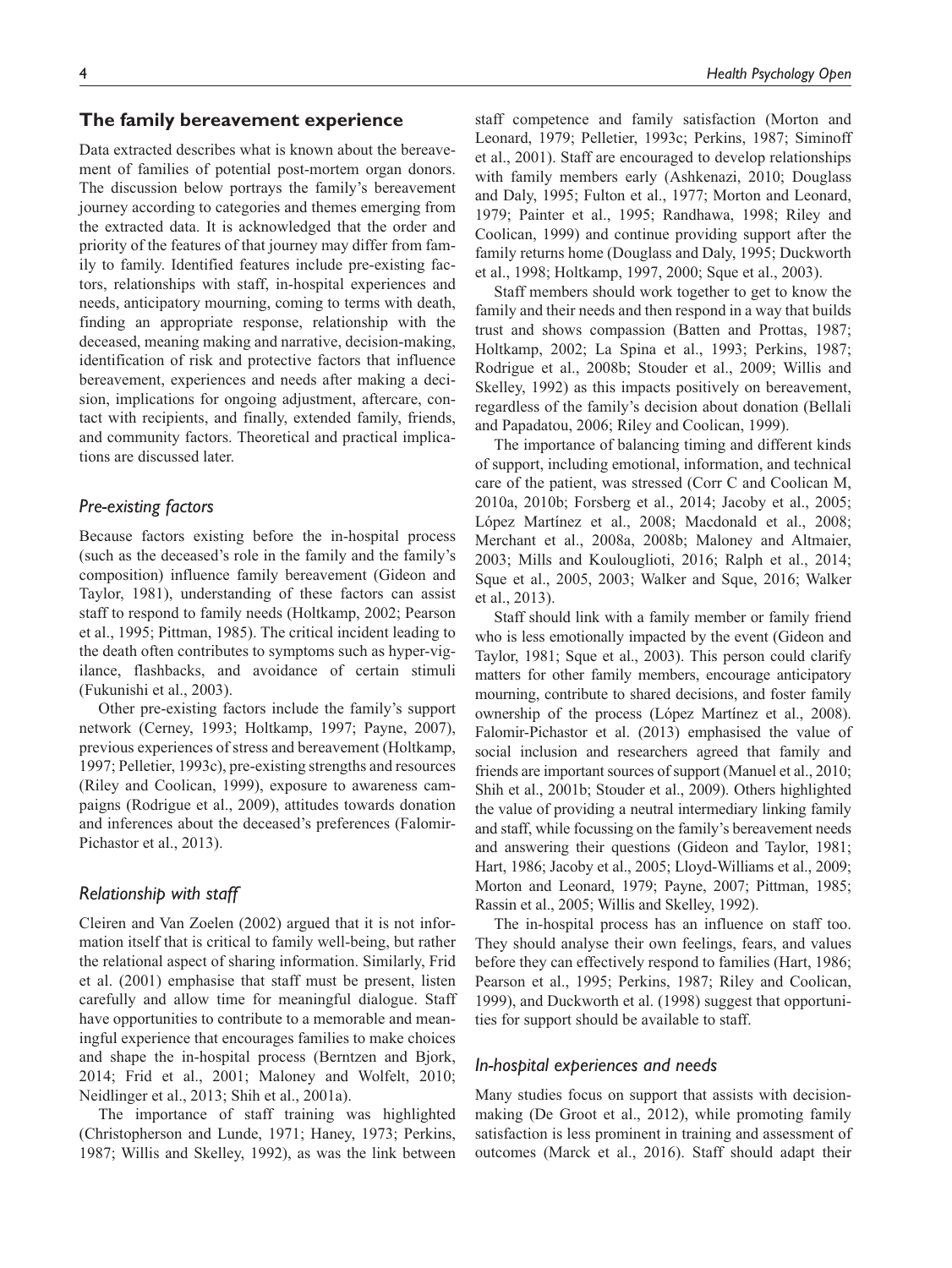actions to suit the family - creating opportunities for emotional expression when that is lacking, or sharing techniques (such as mindfulness) when emotions are excessive (López Martínez et al., 2008; Perkins, 1987).

Dealing with the critical incident and in-hospital process is challenging for individuals and the family system (Gideon and Taylor, 1981; Pelletier, 1993b, 1993c; Pittman, 1985; Willis and Skelley, 1992). Walker and Sque (2016) noted that symptoms of shock, disbelief, denial, guilt, feeling lost, fear, helplessness, devastation and confusion are to be expected. Families must be provided with opportunities to participate actively in the in-hospital process (including aspects of patient care, family care, and responding to options and choices that become available) to reduce feelings of aimlessness and helplessness while developing hope (Pelletier, 1993c; Randhawa, 1998; Riley and Coolican, 1999).

Meeting family needs for adequate time and ongoing information (Pelletier, 1993b; Perkins, 1987) must start when the family enters the hospital and continue regardless of the family's decision about donation (Holtkamp, 1997).

### *Anticipatory mourning*

Pelletier (1993c) reports that realising the threat to their relative's life contributes to stress, helplessness, sadness, numbness, and panic. Information should be provided gradually with numerous meetings preparing families for the impending death (Holtkamp, 1997; Simpkin et al., 2009). Some researchers identified the potential for a brief period of anticipatory mourning at this time (Haney, 1973; Hart, 1986; Steed and Wager, 1998; Youngner et al., 1985) where families could engage in meaning-making activities such as managing environmental demands, spending time with and away from the patient, adapting to new roles and responsibilities, saying good-bye and developing a post-death psychological bond (Holtkamp, 2000). Sque and Long-Sutehall (2011) agreed that this would assist families to construct their relative's biography and family narrative of their experience. Time with their dying relative and support from compassionate staff contributes to trust and lays the foundation for hope which is expected to transform from hope for the patient's survival to hope for a peaceful death and (for consenting families) hope for successful transplants (Jensen, 2011a, 2011b; Northam, 2015).

#### *Coming to terms with death*

Medical advancement contributed to a situation where new attitudes and practices concerning death and dying were necessary (Christopherson and Lunde, 1971; Fulton et al., 1977; Morton and Leonard, 1979; Simmons et al., 1972). Haney (1973) recognised the importance of seeing technology in the Intensive Care Unit (ICU) as a feature of the family's bereavement that could enable signs of death to be redefined, avoiding false hope. Families and staff actively introduce, comprehend, and interpret the context, transforming an unusual death experience into something understandable (Hadders and Alnaes, 2013; Jensen, 2011a, 2011b).

Researchers suggested that concrete information should be presented in different forms and repeated until it is understood (Berntzen and Bjork, 2014; Cerney, 1993; Frid et al., 2001; Gideon and Taylor, 1981; Jacoby et al., 2005; Long et al., 2008a, 2006; Macdonald et al., 2008; Mills and Koulouglioti, 2016; Pearson et al., 1995; Smudla et al., 2012; Soriano-Pacheco et al., 1999; Sque et al., 2005; Steed and Wager, 1998; Willis and Skelley, 1992) because many families find it difficult to accept death in the face of apparent life (Pittman, 1985; Youngner et al., 1985), resulting in stress and ambivalence (Rassin et al., 2005). Youngner et al. (1985) pointed out that families and staff experience "emotional discomfort and cognitive dissonance" (p. 323).

Internal dialogue while recalling time spent with their relative assists families to come to terms with information about death (Long et al., 2006). Many families reconcile features of the experience by concluding that life without brain function is not the life they want for their relative (Long et al., 2006) and some consent to donation hoping that the delay between consent and surgery would provide one last chance for recovery (Manuel et al., 2010; Rassin et al., 2005). Knowing the time of death is important to families (Fulton et al., 1977; Holtkamp, 1997; Northam, 2015), and Taylor et al. (2017) found that when families had consented to donation after cardiac death (DCD) and their relative did not die within the required timeframe, some family members questioned whether they had given up too soon.

Some researchers developed frameworks capturing aspects of the family's experience. Sque and Payne (1996) developed a *Theory of Dissonant Loss*, demonstrating the interaction between variables encountered as families attempt to resolve ambiguities and make sense of their experience. Long et al. (2008a, 2008b) argued that ambivalence contributes to emotional and cognitive conflict and proposed that clarity can be reached through a process of *rationalisation* enabling the family to shift from hope for recovery to acceptance of death.

Manuel et al. (2010) described families' attempts to create a sense of peace while struggling to acknowledge death, needing a positive outcome, creating a living memory, buying time, and utilising support networks. Similarly, Frid et al. (2007) described an unfolding process characterised by chaotic unreality, inner collapse, sense of forlornness, clinging to hope for survival, reconciliation with the reality of death and receiving care that brings comfort. Kesselring et al. (2007) described the stages of realising something was wrong, receiving bad news, brain death and donation request, decision-making, and saying good-bye.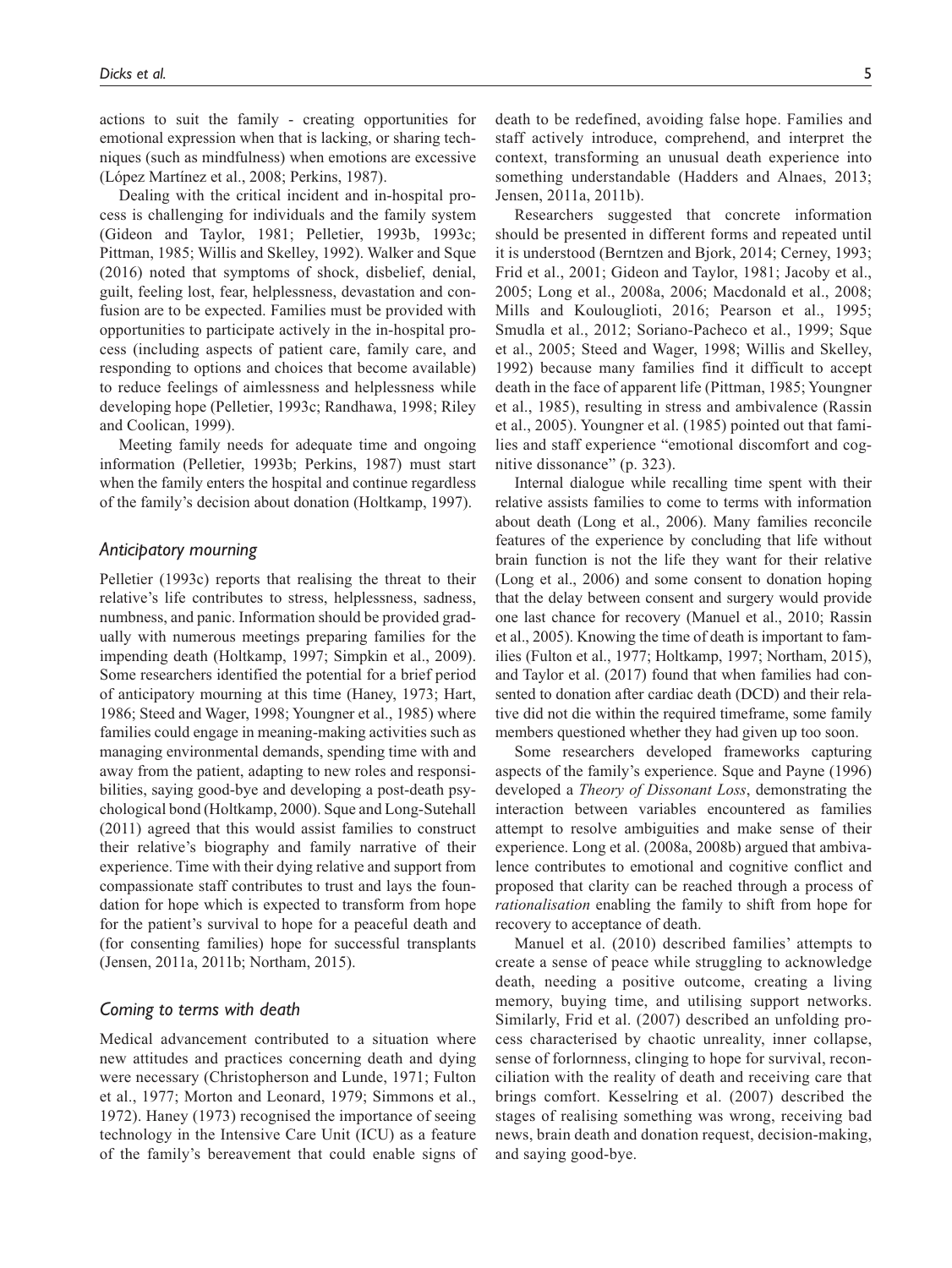## *Finding an appropriate response to the situation*

Researchers highlighted the importance of active participation and argued that staff should show families that there is a wide range of possible responses, empowering them to create a meaningful experience (Frid et al., 2007; Maloney and Wolfelt, 2010; Shih et al., 2001a; Thomas et al., 2009). Observing brain death testing is helpful for some families (De Groot et al., 2012; Walker et al., 2013), and staff should ensure that language and actions provide a congruent message (Hadders and Alnaes, 2013; Rassin et al., 2005).

The donation pathway – donation after brain-death (DBD) or donation after circulatory death (DCD) – and other factors impact on the family's experience of the last moments with their relative (Hoover et al., 2014; Murphy, 2015). Although Ashkenazi and Cohen (2015) found that parents donating after DBD were more satisfied with the separation from their child than parents where the DCD pathway was followed, no differences were found in later adjustment (Ashkenazi and Guttman, 2016). Marck et al. (2016) feels that families consenting to DCD need to be well prepared for the short timeframes and possibility that organ donation may not proceed, in which case some are comforted when tissue donation is possible (Marck et al., 2016; Walker and Sque, 2016).

When staff perceived DCD or death of a child to be more difficult than DBD or the death of an adult, they provided more care (Siminoff et al., 2015, 2017). In contrast, Sque et al. (2013) found that needs reported were similar in these different situations, reinforcing Siminoff et al.'s (2015) argument that all families should receive the same quality of care.

When families consent, they begin to incorporate the potential for organ donation into their meaning making and if donation does not proceed, they may experience disappointment, inability to honour their family member, and impaired ability to make sense of the tragedy, suggesting a disruption of sense-making and benefit finding efforts (Taylor et al., 2017).

Upon reflection, staff participating in Taylor et al.'s (2017) study accepted that by focussing on the potential for donation, they had raised family members' hope and perhaps contributed to later disappointment when donation did not proceed.

Rodrigue et al. (2010) found that some family members who knew their relative's preferences and had being exposed to awareness campaigns initiated organ donation discussions. These families should be seen as having special needs and their understanding must be carefully assessed. Staff should answer questions, provide emotional support, and contribute to a positive experience for the family whether donation is possible or not (Rodrigue et al., 2010).

#### *Relationship with the deceased*

Researchers observed that families often expressed their decision in terms of their desire to follow the deceased's preferences (Christopherson and Lunde, 1971; Fulton et al., 1977; Haney, 1973; Morton and Leonard, 1979; Pelletier, 1993c; Perkins, 1987), suggesting an ongoing connection. Walter (1996) described the need to create durable biography for the deceased, incorporating aspects of their previous relationships into family life (Bellali and Papadatou, 2006; Payne, 2007; Sque and Payne, 1996).

Some consenting families appreciate being offered the opportunity to view the donor's body after surgery (Perkins, 1987), and those who accept the offer should be well prepared for the experience beforehand (Douglass and Daly, 1995; Holtkamp, 1997; Shih et al., 2001b).

#### *Meaning-making and narrative*

Meaning-making efforts of consenting families often include organ donation giving meaning to an otherwise meaningless death (Bartucci and Bishop, 1987; Batten and Prottas, 1987; Fulton et al., 1977; Hart, 1986). Consenting families make meaning related to helping others, doing what their relative wanted, or finding something positive in a devastating event (Bauer and Han, 2014; Christopherson and Lunde, 1971; Morton and Leonard, 1979; Pearson et al., 1995; Pelletier, 1993cc). Families who decline may create meaning based on protecting the body (Sque et al., 2006; Sque and Long-Sutehall, 2011), allowing the deceased to rest in peace, protecting the family from uncertainty and perceived suffering (Northam, 2015), or believing that it was not spiritually appropriate to consent to donation (Pearson et al., 1995).

Pittman (1985) argues that the family's attempt to make sense of the request for organ donation requires input in the form of clear information from a trustworthy source enabling them to tell the story of the death over and over again until it fits comfortably with them. To create a realistic and durable biography of the deceased's life, family members need to speak freely to each other, challenging and supplementing ideas (Sque et al., 2003). Staff can assist by facilitating a supportive environment (Mills and Koulouglioti, 2016) in which families feel comfortable talking about life and death so that shared narratives emerge, contributing to reassurance and reducing anxiety (Jensen, 2007; Manuel et al., 2010; Payne, 2007). The value of an interested conversational partner and continuity of care should not be underestimated (Frid et al., 2001).

Bellali and Papadatou (2006) observed the commencement of meaning making when parents accepted brain death and described themes such as the life and death of their child, the impact of a decision about donation on their grieving experience, coping with the loss and suffering, perception of their own identity and availability of social support.

When constructing the story of their relative's death, family members oscillate between maintaining hope while searching for meaning and feeling hopeless and lacking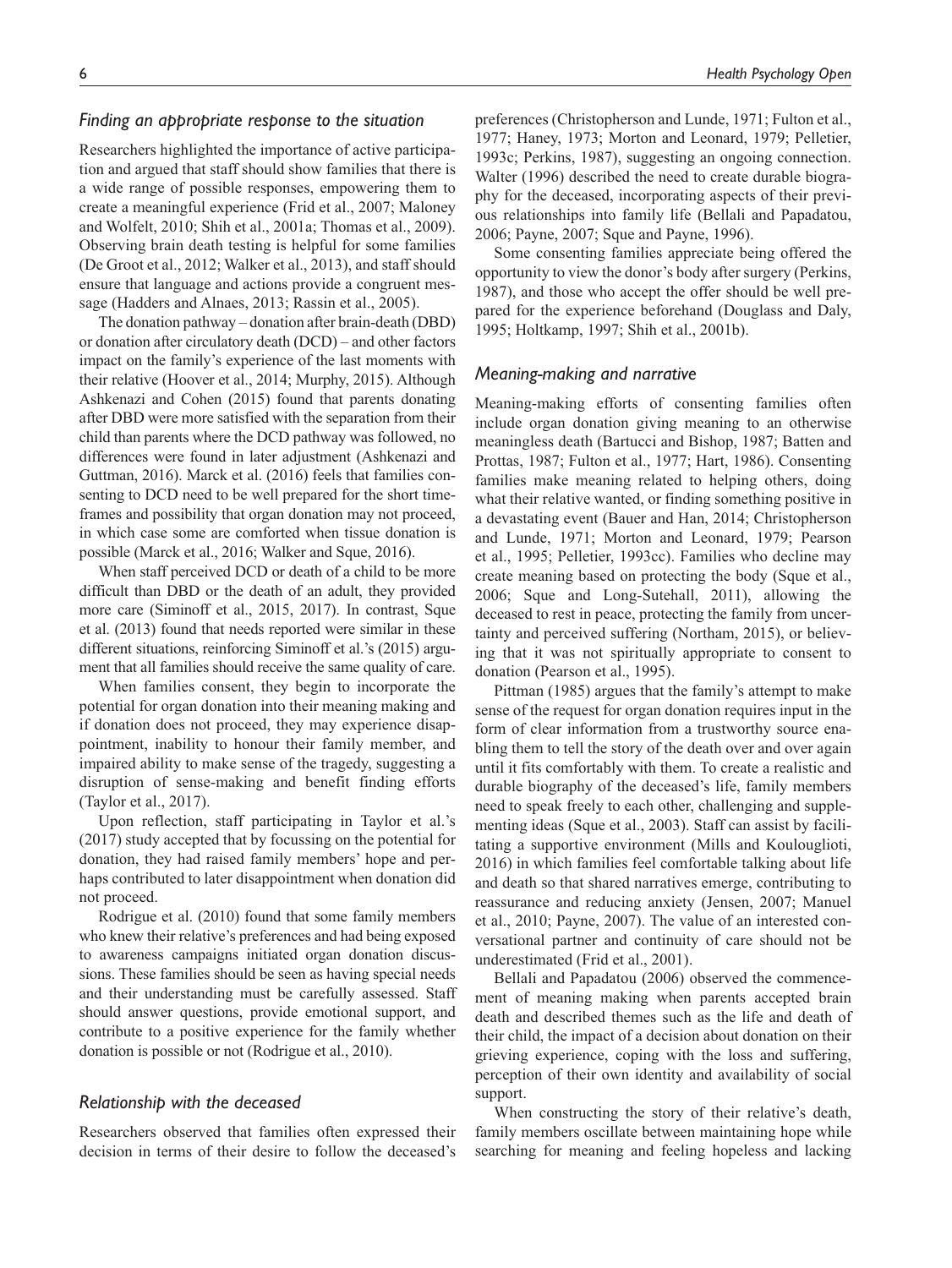meaning (Frid et al., 2007; Walker and Sque, 2016). The central metaphor identified in Frid et al.'s (2007) study reflects the theories of Dissonant Loss (Sque and Payne, 1996) and Conflict Rationalisation (Long et al., 2008a, 2008b): In the anteroom of death, families are unprepared and confront a number of ambiguities contributing to confusion and suffering, which must be endured for the family to find a satisfactory way forward.

Jensen (2010) found that stories of families who consented to donation acknowledged their loss and also contained a *sense of presence* linked to the ongoing survival of their relative's organs, showing that narratives depict human relationships in ways that principles and theories cannot (Kinjo and Morioka, 2011). Northam (2015) argued that when family members realise that their relative will not survive, they begin to hope for the family's future without the deceased. Jensen (2016) agreed about the value of hope, arguing that hope enabled families to create meaningful and worthy deaths in the midst of suffering.

Findings highlighted the importance of respecting the deceased, honouring their wishes (Ralph et al., 2014) and preserving their body (Sque and Long-Sutehall, 2011). Consenting families seem to balance respecting the dignity of the deceased, and allowing their body to be used to save others by transforming hope for survival to hope for successful donation, and linking dignity to the legacy and personality of the deceased rather than to their body (Jensen, 2016).

## *Decision-making*

The family's primary experience is the loss of their relative and the question about donation is secondary or peripheral (Hoover et al., 2014; Maloney and Wolfelt, 2010; Satoh, 2011). Nevertheless, decision-making is part of the experience and is explored below.

Families appreciate an informative and sensitive approach that is appropriately timed, presented by compassionate and knowledgeable staff, in a private and informal setting (Perkins, 1987). An appropriately timed request occurs when the family is ready (De Groot et al., 2012) and is linked to the family's understanding of their relative's death or impending death (Anker, 2013; Walker et al., 2013).

Researchers acknowledge that making a decision about donation is not easy (Bartucci, 1987; Hart, 1986) and may contribute to ambiguity, ambivalence and dissonance (Robertson-Malt, 1998; Youngner et al., 1985). Family disagreements do occur, prompting families to decide in a way that fits with the family hierarchy (Haney, 1973) and/or different family roles. Northam (2015), for example, found that mothers played an important role in decision-making. Factors that contribute to difficulty include the appearance of life, ambiguity about the time of death, a special attitude towards specific body parts (Fulton et al., 1977), a concern that consenting would

impact on patient care (Morton and Leonard, 1979) and a need to protect the deceased's body (Pittman, 1985; Sque and Long-Sutehall, 2011).

Families in Christopherson and Lunde's (1971) study felt that it was important that both their pain and their desire to help others was acknowledged. Fulton et al. (1977) confirmed that in addition to the family's desire to help others, consenting to donation contributed to a sense of finality and was accompanied by anxiety. Youngner et al. (1985) noted that the excitement in the media and donation campaigns denied the family's suffering and some families argued that the *gift of life* narrative neglected the pain of their grief (Holtkamp, 1997; Siminoff and Chillag, 1999; Youngner et al., 1985) leaving their voice absent from representations of organ donation (Robertson-Malt, 1998).

Youngner et al. (1985) felt that such concerns should be made transparent so that appropriate responses could be found. La Spina et al. (1993) considered this situation and concluded that families who consent to donation are able to simultaneously "… act out of generosity … and a willingness to sacrifice" (p. 1700). Sque et al. (2006) agreed that representing donation as a gift of life did not acknowledge the emotional and cognitive struggle when family members consider donation as a gift and a sacrifice (Sque and Galasinski, 2013).

Frid et al. (2007) felt that continua of presence–absence and divisibility–indivisibility were relevant in that the deceased seems present with signs of life, but is dead, and the idea of the person and their body are on some level indivisible, but for donation to take place, the person and the body need to be seen as separate. Sque et al. (2008) observed that consenting families let go of the need to protect their relative's body by developing an ongoing psychological relationship.

When making their decision, family members support and encourage each other (Shih et al., 2001b) and active involvement contributes to a decision that is meaningful to them and the deceased (Holtkamp, 2002; Sque et al., 2003). It has been found that when the preferences of the deceased were unknown, families had a more difficult time making a decision, and those who then refused donation often attributed their decision to external factors such as inadequate support (De Groot et al., 2016b; López Martínez et al., 2008).

Bellali and Papadatou (2007) found that on an individual level, either a quick reactive decision or a carefully considered one was made, while on a family level, decisions may be reached by consensus, by accommodating various views or be imposed on family members by other members. Shih et al. (2001a) agree that it is important to understand how family and friends contribute together to the final decision.

Ralph et al. (2014) argue that a family-centred approach must acknowledge both the needs of individual family members and family dynamics. When family members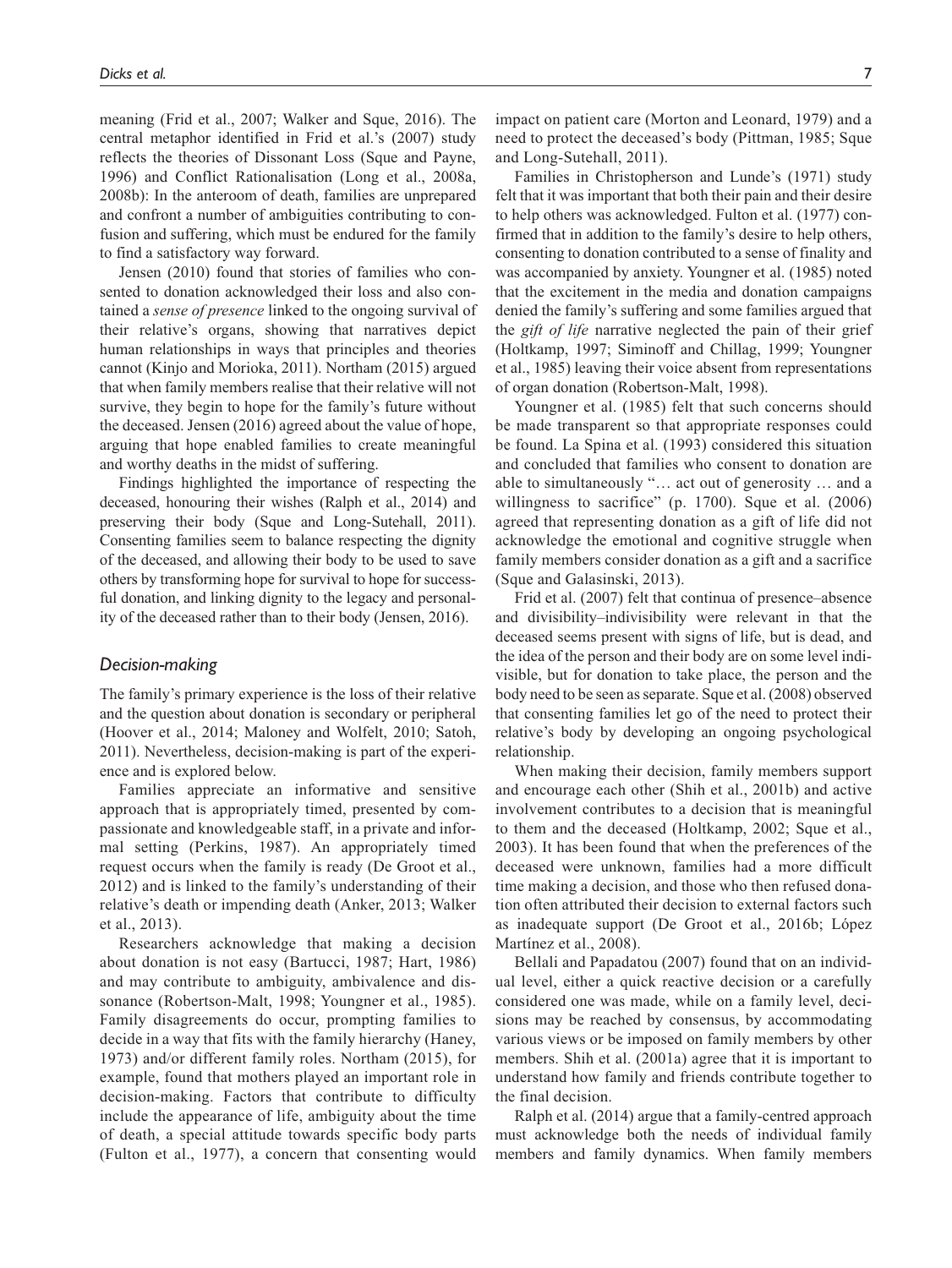have opposing views, those in favour of donation usually back down (López Martínez et al., 2008) and when there is significant disagreement, decision-making takes longer, families remain somewhat uncertain of their final decision (Falomir-Pichastor et al., 2013; Jacoby and Jaccard, 2010; Morton and Leonard, 1979; Pittman, 1985; Rodrigue et al., 2008b; Walker et al., 2013) and there is increased risk of difficulties later (Holtkamp, 2002).

The relationship between the values of the relatives and the preferences of the deceased should be explored. Where these factors are not aligned, confusion, disagreement, and later regret can be expected (Anker, 2013; Marck et al., 2016; Mills and Koulouglioti, 2016; Northam, 2015), whereas moral counselling can lead to stable decisions (De Groot et al., 2012).

Many families reported that although the process was difficult, they appreciated being able to make the decision themselves (Willis and Skelley, 1992). Those who were committed to their reasons felt that the requester had not influenced them (Batten and Prottas, 1987).

# *Identification of factors contributing to risk of complications in bereavement*

It is important to identify family members who are at risk for complicated bereavement (Shih et al., 2001a) so that early referral to counselling services can be facilitated (Gideon and Taylor, 1981). Families experiencing ambivalence are at greater risk for adverse effects (Morton and Leonard, 1979) and when families feel that time with the deceased was unnecessarily restricted, they may experience mistrust and bitterness (Holtkamp, 1997; Northam, 2015).

When consenting families seek their relative in the recipients or receive insufficient information about transplant outcomes, there is a risk of increased stress (Bellali and Papadatou, 2006; Christopherson and Lunde, 1971; Pittman, 1985).

Being unable to ascertain their family member's preferences or having false hope (Haney, 1973) could contribute to anxiety and uncertainty (Youngner et al., 1985). For both consenting and declining families, meanings associated with guilt, bitterness, injustice and blame contribute to depressed mood and suicidal thoughts (Bellali and Papadatou, 2006; Gideon and Taylor, 1981).

Sanner (1994) found that when families value helping others and understand the value of donation on one hand and on the other hand are uncertain about the diagnosis of brain death, want to protect their relative, experience distrust and anxiety, or feel that the limits of nature or God should be respected, decision-making is especially difficult.

Problems during the in-hospital process have been found to contribute to bad memories, family stress (Pearson et al., 1995), confusion and complicated bereavement (Holtkamp, 1997; Smudla et al., 2012). Regret is more common when family members later understand aspects of the in-hospital process that would have contributed to another decision, when family members backed down during decision-making (Bellali and Papadatou, 2006), when the first discussion was with a non-donation specialist before death had occurred, when family members had not had a previous discussion about donation or when they did not remember any awareness campaigns (Rodrigue et al., 2006, 2008a).

Ambivalence or regret has also been found to be related to poor communication from staff at crucial times (Fulton et al., 1977) and other problems experienced during the inhospital process (Bartucci, 1987). Ambivalence in turn may contribute to uncertainty, depression (Cleiren and Van Zoelen, 2002), complications in bereavement and posttraumatic stress disorder (Ashkenazi, 2010; De Groot et al., 2012, 2016a, 2016b; Kesselring et al., 2007; Mills and Koulouglioti, 2016; Morton and Leonard, 1979; Verheijde et al., 2008; Yousefi et al., 2014).

Rodrigue et al. (2008a) found that regret or uncertainty about the decision contributed to distress and intrusive thoughts, while De Groot et al. (2012) argued that when relatives do not follow the deceased's preferences, it is more likely that the grief process would be adversely affected. Cleiren and Van Zoelen (2002) argued that while behaviours such as crying, outbursts, disbelief or anger are not pathological, numbness may indicate misunderstanding and information should be repeated. Sque et al. (2003) found that isolated people are at more risk, as are spouses who become single parents as a result of the death.

# *Identification of protective factors that may assist the bereaved to cope with their loss*

Families who engage in the process and face their grief display a wider range of emotions and have been found to accept death and cope with other demands better than those who withdraw (La Spina et al., 1993). Support from family, friends, religion, and culture are significant factors that assist families during their bereavement (Kim et al., 2013; Stouder et al., 2009).

Pelletier (1993b) added that identifying something positive in the situation, remaining connected to the deceased, alternating between withdrawing and actively engaging in a problem-solving way, searching for useful information and seeking emotional support contributed to coping. The success of the in-hospital process should be reflected in the family's ability to make a decision with which they were later satisfied (Sque et al., 2006) and staff members' ability to assist families in their bereavement (Bellali et al., 2007).

# *Experiences and needs after making a decision*

The importance of providing ongoing care and keeping the family up to date with regard to arrangements after they have made their decision was highlighted (Bellali et al.,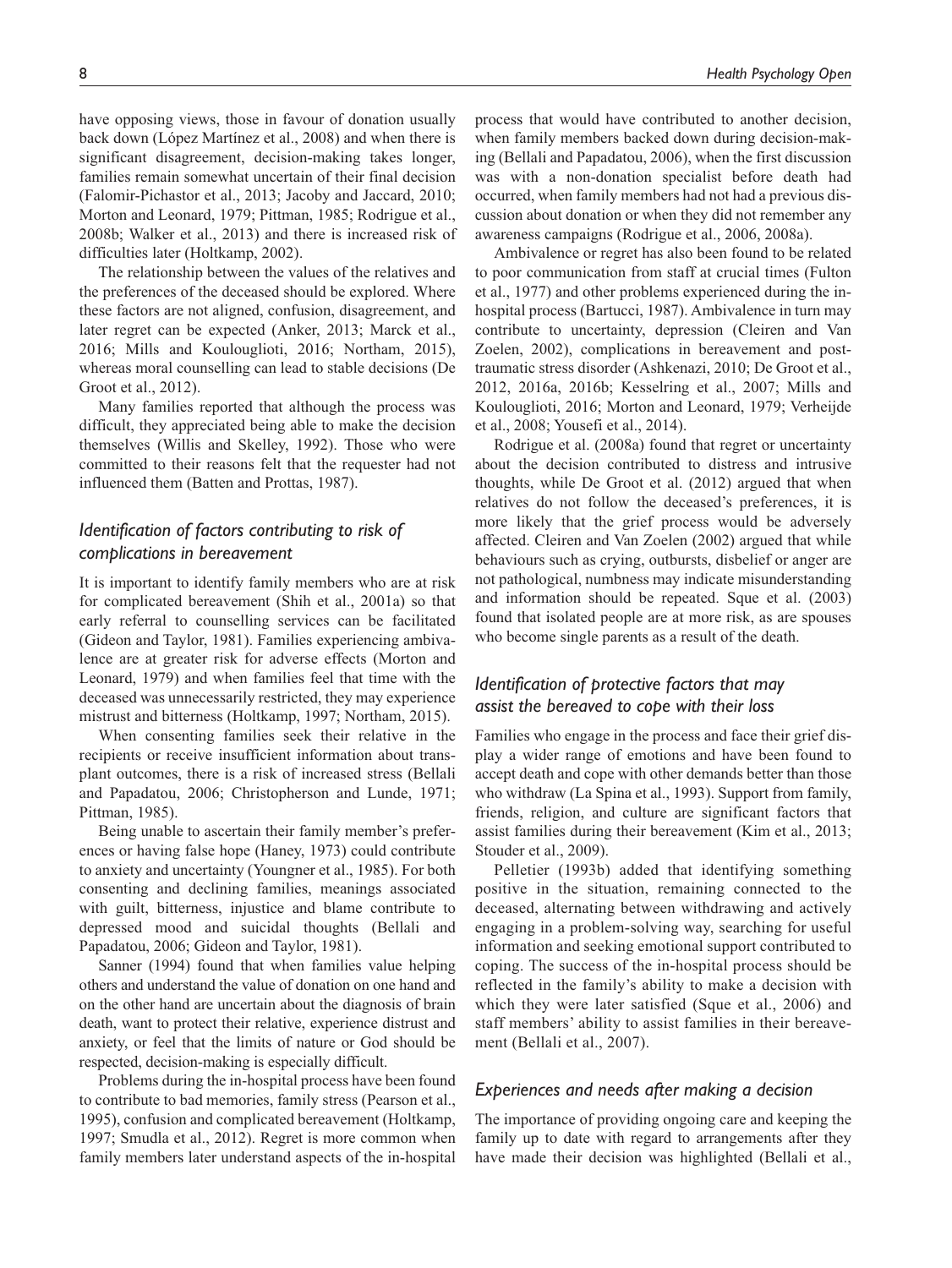2007; Cleiren and Van Zoelen, 2002; Fulton et al., 1977; Lloyd-Williams et al., 2009; Morton and Leonard, 1979; Pelletier, 1993b; Shih et al., 2001a; Steed and Wager, 1998). Jensen (2011b) found that some consenting families appreciated the opportunity to *say goodbye* after the organs were removed. This seemed to contribute to emotional closure, assisting the grief process by allowing a more traditional parting (Berntzen and Bjork, 2014; Forsberg et al., 2014; Frid et al., 2001; Jacoby et al., 2005) which fosters adjustment to loss (Ashkenazi and Cohen, 2015).

Researchers found that most families are satisfied with their decisions (Bartucci, 1987; Batten and Prottas, 1987; Greser et al., 2013; Kim et al., 2014; Marck et al., 2016; Redelmeier et al., 2014; Rodrigue et al., 2008a; Tymstra et al., 1992; Walker and Sque, 2016; Walker et al., 2013), but have also noted that family well-being has only been superficially studied and little is known about long-term adjustment of families of potential organ donors (Ashkenazi and Cohen, 2015; Bellali and Papadatou, 2006; Caplan, 1995; Riley and Coolican, 1999; Smudla et al., 2012).

# *Implications of in-hospital experiences for ongoing adjustment to loss*

Christopherson and Lunde (1971) found that acute grief did not last longer than suggested by theory, and Fulton et al. (1977) found that 18months after the death, families focussed on their loss rather than the decision about donation suggesting that grieving was not changed by the inhospital experience.

Consenting and declining families experience similar levels of depression, suggesting that it is not the decision (Cleiren and Van Zoelen, 2002; Sque et al., 2003; Tavakoli et al., 2008) but going home without the deceased that is the source of the family's pain (Holtkamp, 2002), and Shih et al. (2001b) found that the impact of the in-hospital process depends on social, cultural, spiritual and legal factors.

Researchers found it difficult to recruit families who had declined donation, and much of what is known reflects the experiences of consenting families. In that regard, it was generally found that when families had been treated with care and respect in the hospital and had access to follow-up services, grieving was not complicated (Ashkenazi and Cohen, 2015; Batten and Prottas, 1987; Painter et al., 1995; Pearson et al., 1995; Perkins, 1987; Steed and Wager, 1998; Tymstra et al., 1992).

However, Frid et al. (2001) pointed out that adjustment is ongoing, and Sque et al. (2003) found that after a year, families focused more on unanswered questions related to the in-hospital experience than 3–5months after the death. Thomas et al. (2009) found that consenting families continued to ask questions such as "What happened to the organs?" and felt that given the technical, unusual death experience, ongoing support was needed.

## *Aftercare*

Christopherson and Lunde (1971) reported that families required assistance initially but later did not appear to need help. However, others feel that considering organ donation is not part of *normal grieving* and introduces new aspects to the death and bereavement experiences of families (Haney, 1973; Holtkamp, 2002; Pittman, 1985; Sque et al., 2003; Youngner et al., 1985).

Families who consented to donation were found to have needs for further information, recognition, acknowledgement, gratitude, reassurance and bereavement counselling (Fulton et al., 1977; Pittman, 1985; Ralph et al., 2014). Researchers concluded that ongoing family support should be the cornerstone of any organ donation programme (Gideon and Taylor, 1981; Kang et al., 2013; Morton and Leonard, 1979; Pittman, 1985) and suggested that a long-term specialised approach is required, where care is neutral rather than attached to the hospital (Jensen, 2011b; Pelletier, 1993c; Pittman, 1985; Sque and Long-Sutehall, 2011).

The hospital, donation agency and organisation providing support should have a close working relationship so that families having questions about their experience can be assisted (Sque et al., 2003) regardless of their decision. Bereavement support should begin at the bedside and continue until it is no longer needed (Bellali et al., 2007; Riley and Coolican, 1999; Sque et al., 2003). The bereavement needs of each family are expected to be different and support must be flexible and tailored to fit family requirements (Cerney, 1993; Douglass and Daly, 1995; Holtkamp, 1997; Painter et al., 1995; Payne, 2007; Pelletier, 1992, 1993c; Soriano-Pacheco et al., 1999; Steed and Wager, 1998).

Holtkamp (2002) feels that the support provider should sensitively understand and respond to the family's unique circumstances, be genuinely moved by the family's narrative, and be able to cope with the intensity of emotion. Knowledge of the organ donation context is important, and the aftercare support coordinator must serve as a family advocate rather than promote the donation agency or organ donation (Holtkamp, 2002). Given that families are likely to require various forms of support, the coordinator should have access to others able to provide social work, financial or legal advice (Kim et al., 2014; Shih et al., 2001b) and participate in the development of policies and procedures (Holtkamp, 1997). Payne (2007) agrees that needs are diverse and support should include practical assistance with tasks related to the death such as the funeral and meeting others who have had a similar experience.

Berntzen and Bjork (2014) argued that research on bereavement programmes was scarce and is required to improve quality of care for families (Forsberg et al., 2014; Marck et al., 2016). While the donation agency has a responsibility to ensure that families have access to support, Jensen (2010) argues that consultation with families is vital because the organisation should not *own* the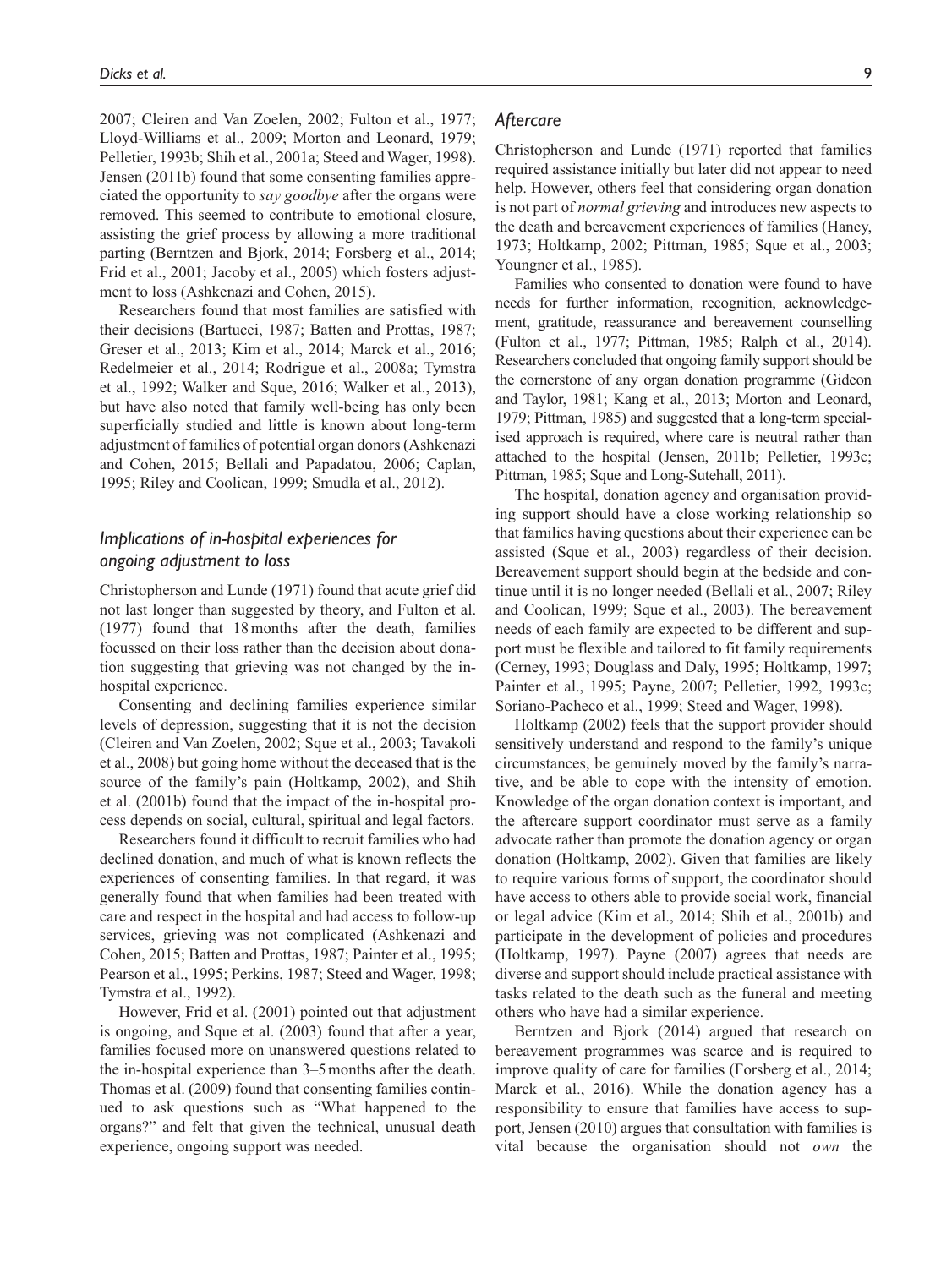programme or structure it according to their assumptions while believing that families would agree with methods and terminology used.

# *Contact with recipients after consenting to donation*

A number of sources discouraged over-identification with recipients, believing that it may complicate grieving (Christopherson and Lunde, 1971; Holtkamp, 1997; La Spina et al., 1993; Pittman, 1985). Fulton et al. (1977) reported that recipients were not encouraged to write letters to donor families. However, Robertson-Malt (1998) questioned the appropriateness of laws and actions that decided for families and recipients that they may not have contact, arguing that this denies the way that their lives have become connected and silences their voices.

Christopherson and Lunde (1971) mention that in two cases, recipients and donor family members expressed a mutual desire to meet. This was facilitated and the meeting was meaningful for both parties, neither of whom requested any further meetings. Research since then indicates that many consenting families are interested in the recipients' ongoing health and find it comforting to know that transplants were successful (Fulton et al., 1977; Gideon and Taylor, 1981; Holtkamp, 1997; Morton and Leonard, 1979; Painter et al., 1995; Pelletier, 1993a; Steed and Wager, 1998; Willis and Skelley, 1992; Youngner et al., 1985). Some researchers feel that the biographies of the donor, their family and the recipients overlap, with information about recipients' progress contributing to the family's ongoing narrative (Jensen, 2011a; Shih et al., 2001b; Sque and Long-Sutehall, 2011).

The Transplant Games gives recipients the opportunity to celebrate their health and give thanks, while donor families get the opportunity to see the difference that transplantation makes (Jensen, 2007) and Services of Remembrance provide a social context for the unique grief of donor families where hearing recipient stories and seeing their gratitude provides social affirmation and comfort (Murphy, 2015).

#### *Extended family, friends and community*

The first organ donations and transplants took place within a society that had no previous experience of such events. There was much interest and curiosity, and the media took every opportunity to create a news story, until donor families and recipients made it known that they found this intrusive and requested anonymity (Christopherson and Lunde, 1971). However, many families who had consented to donation found that making their decision known to family and friends at the funeral was comforting and generally contributed to positive reaction. In some cases though, differences in opinion and attitude towards donation contributed to long-lasting rifts and complications in bereavement (Fulton et al., 1977).

Some families reported uncertainty about letting others know about their decision (Northam, 2015; Steed and Wager, 1998; Tymstra et al., 1992) and network members sometimes struggled to find an appropriate response (Robertson-Malt, 1998; Steed and Wager, 1998). Nevertheless, Greser et al. (2013) found that most families communicated their decision to family and friends after returning home and received a positive reaction.

# *Grief theory and implications for family care*

The previous section described features of the bereavement journey of families of potential organ donors and now themes connecting those experiences to grief theory are explored. The questions asked here are "What themes are highlighted by the data extracted?", "How do these relate to current theories of grief?" and "What are the implications for the care of families of potential organ donors?"

#### *Theoretical synthesis*

Stroebe and Schut's (1999) Dual Process Model (DPM) describes a process whereby the bereaved engage in *lossoriented* activities related to coming to terms with the death (such as saying good-bye) and *restoration-oriented* activities related to changes brought about by the loss (such as becoming a single parent). The DPM describes movement between these types of activities as *oscillation* which assists the bereaved to balance and regulate emotion. This theory is relevant in the hospital where the bereaved oscillate between factors such as the death of their relative and the donation request (Pelletier, 1993b), while viewing the potential for donation in terms of a gift and a sacrifice (Sque et al., 2006).

Bellali and Papadatou (2006) observed that family members regulate their responses to loss and decision-making at an individual and interpersonal level. This fits with Stroebe and Schut's (2015) discussion of family-level grieving. Stroebe and Schut (2016) introduced the concept of *overload* to their model, acknowledging that the bereaved sometimes perceive the demands of their situation to be excessive contributing to anxiety, stuckness and other symptoms. Stroebe and Schut (2016) suggest that at this time, *openness* allows the bereaved to share their sense of overload with others, contributing to a more effective response from their support network. In the hospital with family members close by and trained staff providing support, the bereaved can be assisted to engage in oscillation and use openness to facilitate social inclusion.

## *Vulnerability and resilience*

Content analysis of the narrative presented earlier contributed to an overarching continuum of *needing to tolerate*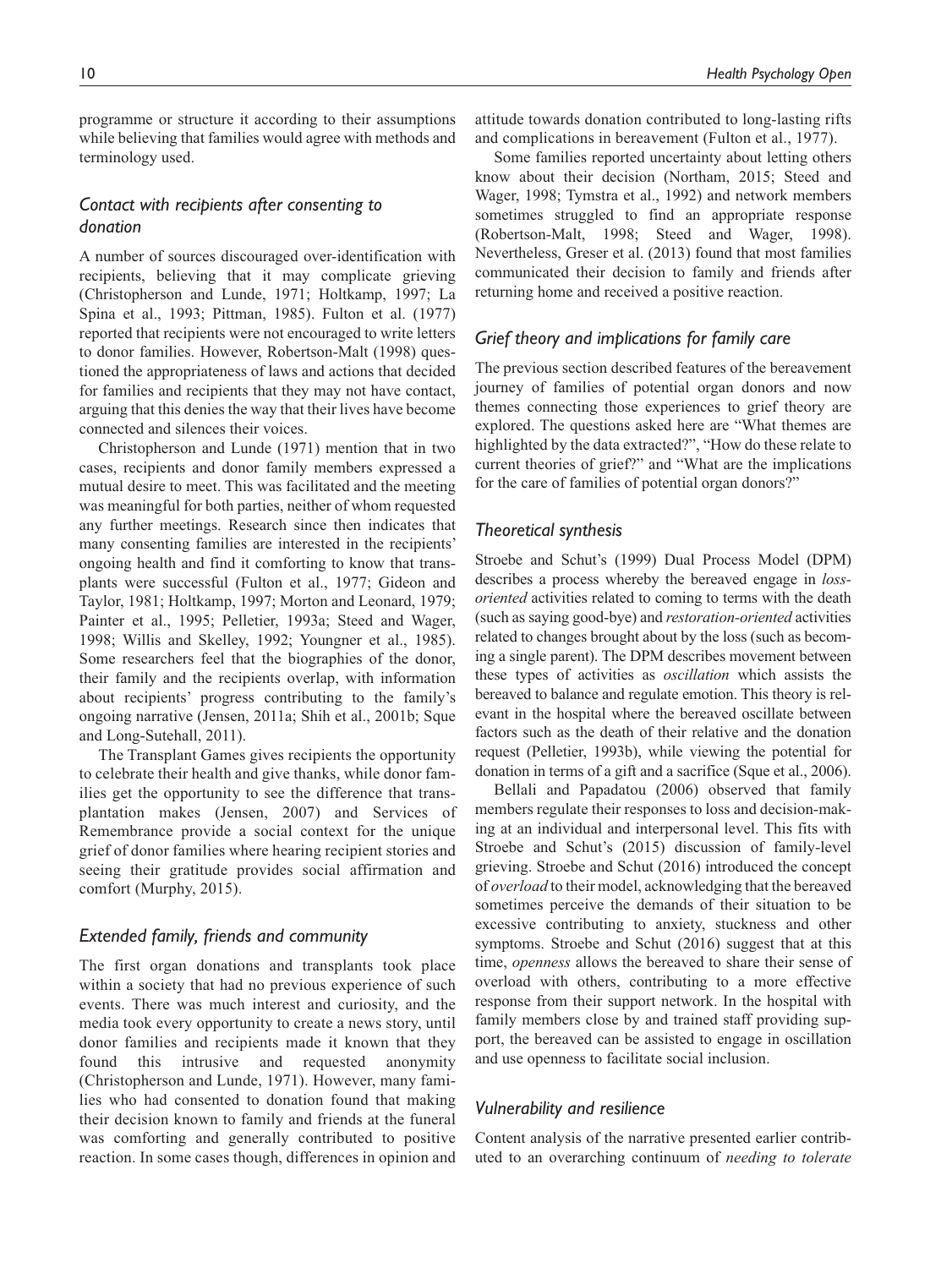*vulnerability while building resilience*. Here, the term *vulnerability* is used to describe anxiety, uncertainty and dissonance experienced by families when encountering a sudden death, the confusing diagnosis of brain death or understanding the DCD procedure (Ralph et al., 2014). These factors are not seen as *risk* factors, but common features of this in-hospital context. Risk factors are viewed as being related to reactions to the vulnerability and include ambivalence, mistrust, guilt, misunderstanding, blame and isolation.

Assisting family members to respond to features of the environment such as the presence of supportive staff, family and friends, and an opportunity to say good-bye activates protective factors such as facing grief, expressing emotion, finding something positive, developing a psychological bond, and making a confident decision.

Relating this to Stroebe and Schut's (2015, 1999) theory, when families experience care and social inclusion in the hospital (Falomir-Pichastor et al., 2013), they can be assisted to engage in oscillation while in this supportive environment. Utilising family resources, staff can assist them to tolerate vulnerability (Frid et al., 2007) and increase their capacity to respond in a way that builds resilience. This may reduce the risk of overload, enabling families to avoid quick, reactive decisions that they may later regret and providing them with bereavement-related skills to facilitate a healthy start to their grieving.

## *Family narrative*

Family bereavement can also be understood in terms of meaning making, narrative (Neimeyer et al., 2014) and the development of a durable biography of the deceased (Walter, 1996). Oscillation between loss orientation and restoration orientation, as well as tolerance of vulnerability and building of resilience, is seen as providing content for the narrative both in terms of understanding gained (e.g. clarity regarding brain death) and process involved (e.g. working together with staff and family members would contribute to a narrative characterised by social inclusion).

To simplify the discussion of meaning making and narrative, an optimistic description is presented below while we acknowledge that each of the factors referred to such as acceptance of death, in-hospital care, opportunities for participation or meanings made are not always experienced in this ideal way. Six key elements of family narrative are highlighted by data extracted from sources: the back story; the critical incident and story of the death; the donation decision, roles and responsibilities; ongoing adjustment to loss and future orientation. These are described as follows.

*The back story.* When family members spend time in the hospital, the sharing of memories can facilitate the development of a durable biography of the deceased's life with the family. Aspects of this biography may assist the family when they encounter tasks such as making a decision about donation that fits with the deceased and themselves. By providing a private space, and asking about the deceased, staff can assist the family to accept their loss, share memories, and experience the pain of grief together.

*The critical incident and story of the death.* Deaths that contribute to the potential for organ donation are often as a result of unexpected and traumatic events. Some family members may have witnessed or being involved in the event (e.g. passengers in a motor vehicle accident). In addition, unfamiliar in-hospital processes can contribute to cognitive dissonance and ambivalence. In this context, family-centred care contributes to a supportive environment in which family members can come to terms with their relative's unfamiliar death.

Meanings made in the hospital and social inclusion experienced at the start of their bereavement may provide a model for healthy bereavement experiences including creating opportunities for further meaning making, and recognition of the value of oscillating between tasks focused on the death and their loss and other tasks related to adjusting to life. The in-hospital process itself will also become part of the family's narrative of the death (Ashkenazi, 2010).

*The donation decision.* One of the first tasks that family members encounter after a death in this context is the request to make a decision about organ donation. With assistance from staff, they can face this task and decide in a way that is congruent with family values and the deceased's preferences, a process that may facilitate the development of an ongoing psychological bond with the deceased. The task offers opportunities for family members to show respect for each other and the deceased while aiming to make a shared decision.

*Identity, roles and responsibilities.* The identity of the deceased and their role in the family will be explored as the family develops a durable biography and family narrative. Family members will also get the opportunity to experience new roles while observing their resources and vulnerabilities. Staff can assist by adjusting the intensity of the tasks that family members engage in.

*Ongoing adjustment to loss.* Support from friends and family has been identified as an important factor influencing adjustment to loss, as has religion and culture (Stouder et al., 2009). Some families may make use of existing support networks while coming to terms with their loss and others may utilise aftercare services provided by the organ donation organisation. Coping mechanisms that family members found helpful during the in-hospital process may be used to manage stress and facilitate togetherness in the months that follow.

*Future orientation.* Walker et al. (2013) highlighted the value of future considerations and others have highlighted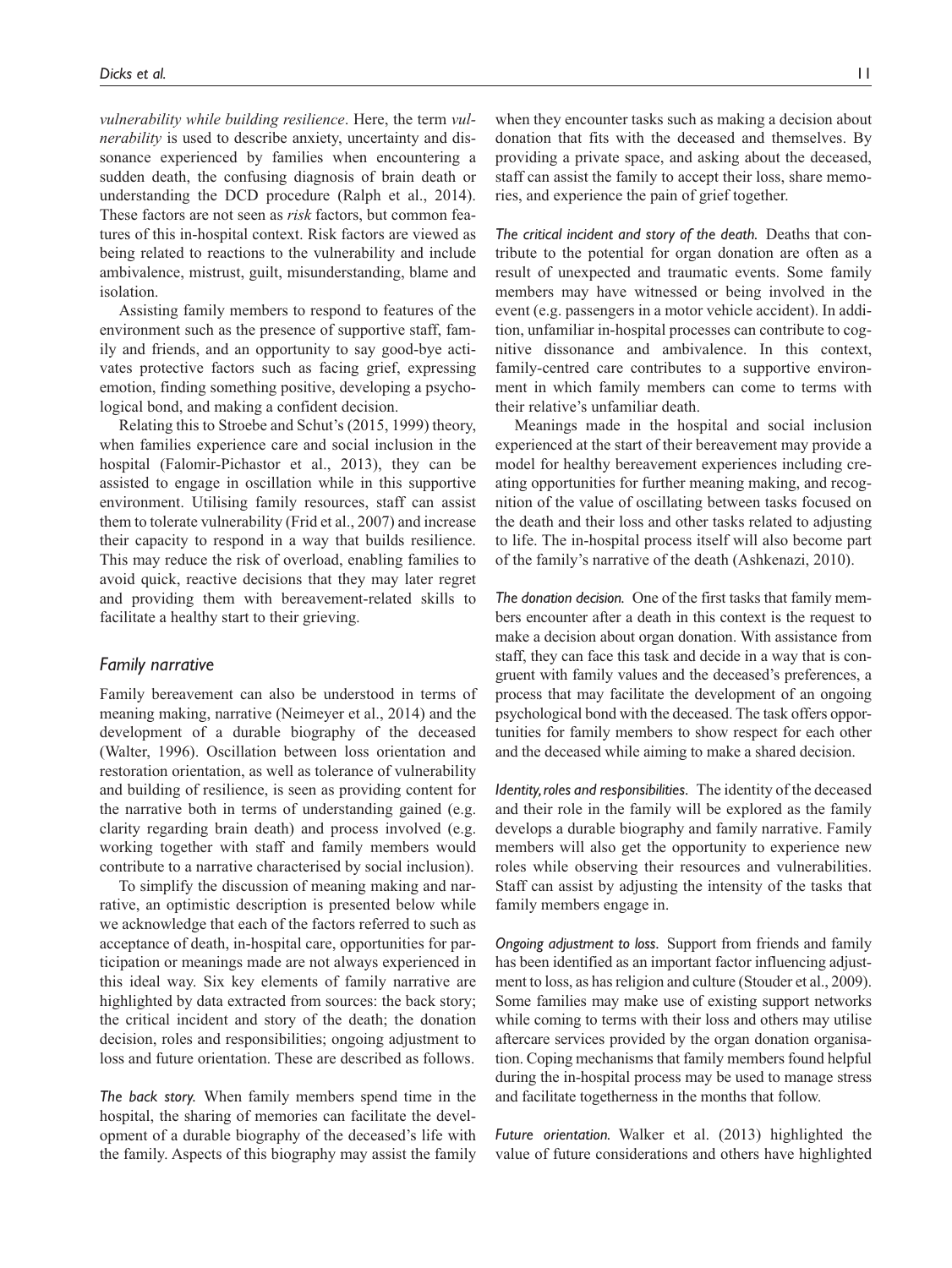

**Figure 2.** Features of meaning making and narrative.

the value of hope (Jensen, 2011a, 2011b, 2016; Northam, 2015; Walker and Sque, 2016) which is a future-oriented concept. Family members may at various points during the in-hospital process ask themselves, "How will we cope with this?" With support from family, friends and staff, initial answers may be found to that question, and this may provide hope when the question is asked in a future context.

Some features of the in-hospital process, such as understanding brain death, tolerating ambiguity and making a decision about donation, have been found to be very challenging while others, such as having family around and receiving family-centred care, have been described as comforting. When the comforting features outweigh the challenging ones, and families have been able to accept death and make a confident decision regarding organ donation, the experience of overcoming the challenge together may contribute to hope for the family's future.

The features described above are in constant interaction with each other, continually developing and changing over time. The potential donor is placed in the centre of the model depicted in Figure 2 to symbolise the way that meanings made need to show congruence with each other and with the family's memories of the deceased. When the meaning making and narrative processes start at the hospital with guidance from staff, it may be easier for families to actively use similar strategies in the months that follow.

## *Meaning of loss codebook*

Gillies et al. (2014) developed a codebook to guide recognition of meaning made during bereavement. A number of the codes identified in the codebook reflect features of

family bereavement described earlier, including family bonds, valuing relationships, compassion (including helping others), memories, spending time together, affirmation of the deceased, spirituality, identity as a bereaved person, regret, lack of understanding and identity change.

In the specific context of the potential for organ donation, the current review highlights four additional themes: living on in others (in a physical sense), continuing to save others (living with a transplant includes the continued working of the transplanted organ as opposed to a single event of saving another person), keeping the body whole and protecting the body. These meanings are reflected in the gift and sacrifice metaphors.

# **Implications for the provision of support**

Staff who assist families through the in-hospital process and the months thereafter have opportunities to facilitate engagement in activities contributing to tolerance of vulnerability and building of resilience. The tasks may have a blend of loss orientation and restoration orientation. For example, during tasks related to anticipatory mourning, family members confront their loss and experience their vulnerabilities while making suggestions, adapting to new roles and participating actively, potentially contributing to confidence. Staff can encourage engagement while also being alert to the risk of overload and intervening when appropriate by adjusting the demands of the tasks, suggesting switching to other tasks or providing opportunities for openness, social inclusion and hope.

Creating opportunities for family members to share memories and thoughts can contribute to a meaningful experience and a shared narrative. Meanings made can be monitored, with the need for intervention being indicated by the emergence of meanings such as guilt and blame.

## **Strengths of this review**

The review consolidates 50 years of findings related to the bereavement of families of potential organ donors. A concise introduction and understanding of the area is provided, and this will be a valuable resource for critical care and donation agency staff as well as General Practitioners and others offering support to the bereaved. For researchers, it provides a foundation from which to explore bereavement in this context, identifying studies that present detailed discussions of particular features of interest. The descriptions of opportunities for support underpinned by grief theory could be usefully incorporated into professional development programmes for nursing and other staff working in the in-hospital context as well as those providing aftercare. The review is published in an open-access journal allowing any interested party to explore the proposed framework.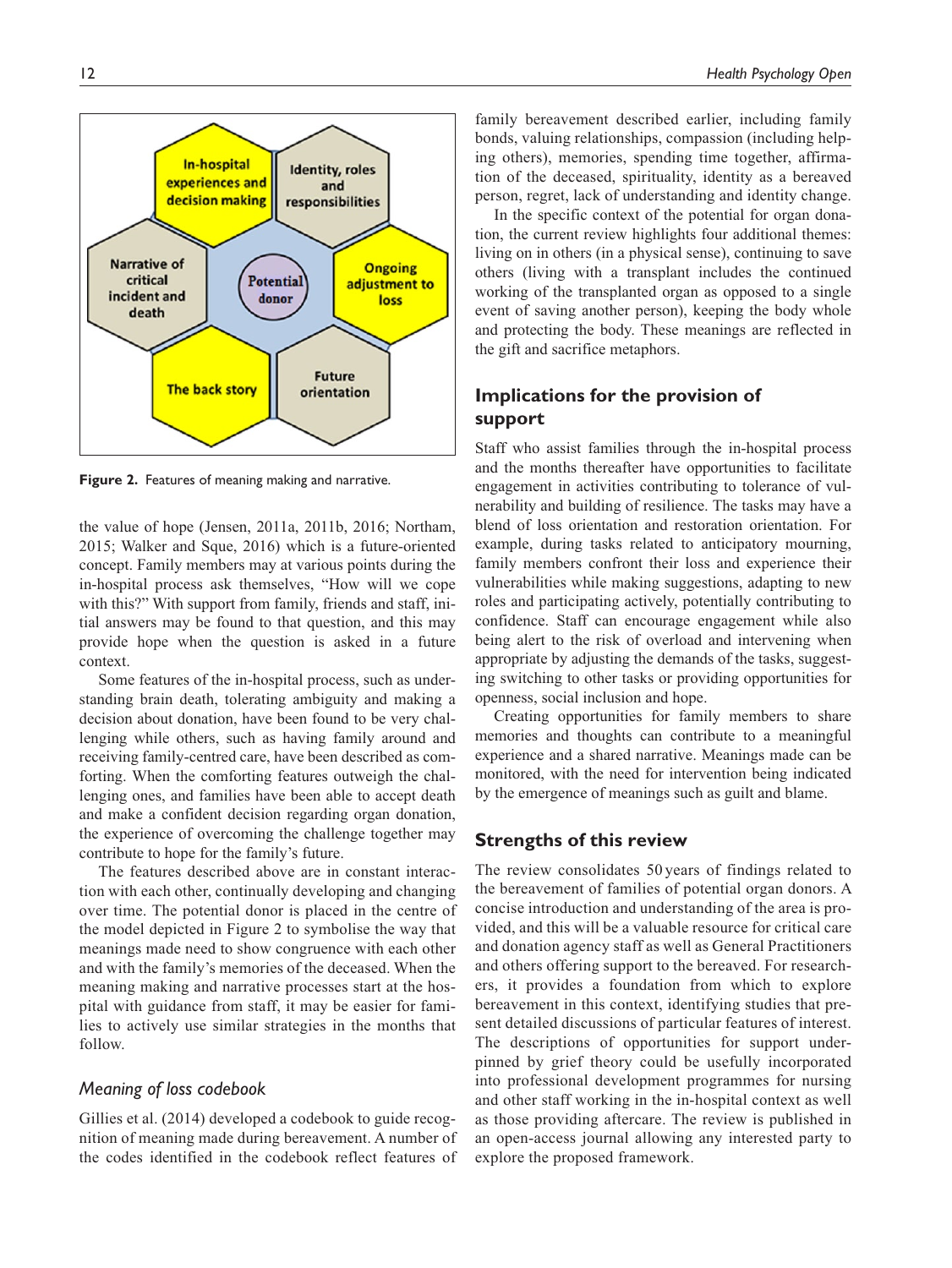The interplay between tolerance of vulnerability and building resilience is compatible with discussions of hope and despair (Northam, 2015; Walker and Sque, 2016), Dissonant Loss (Sque and Payne, 1996) and Conflict Rationalisation (Long et al., 2008b) while the idea of narrative is compatible with the metaphor of the family journey (Forsberg et al., 2014; Frid et al., 2001, 2007). The inclusion of elements of the DPM is compatible with findings of Pelletier (1992, 1993a, 1993c) who described families alternating focus between the death and in-hospital tasks and Duckworth et al. (1998) who argued that a bereavement service should assist families to come to terms with the death and reorienting themselves to life without the deceased.

#### *Limitations*

Only English sources were used, and many of these focus more on the experiences of families who consented to donation than on experiences of those who declined. There is also more focus in the literature on families encountering DBD rather than DCD. Few studies focused specifically on bereavement, and the proposed framework needs to be debated and tested for relevance.

# **Conclusion**

This review described the bereavement of families of potential donors by presenting a narrative of their bereavement journey based on identified sources and then relating findings to theories of grief and bereavement. Consolidating understanding in this way highlights leverage points where hospital staff and aftercare support coordinators can offer assistance and guidance.

Future research should seek to verify the validity of the proposed model and develop methods of identifying risk and protective factors, while exploring the selection of outcome measures to be used to guide bereavement-focussed care. The in-hospital process is rich with opportunities for assisting families as they encounter the first tasks of their bereavement. The potential contribution of social support, togetherness and inclusion when assisting families to find meaning in their experience and develop healthy bereavement practices should be explored to its fullest. Death also has an impact on work, school, religious, social and geographic communities, and the ripple effect of events at the hospital should receive more attention.

#### **Acknowledgements**

SGD, a PhD candidate, conducted the literature search and compiled a draft of the review with guidance from his supervisory panel. Supervisors evaluated the draft and critically reviewed the methods, process, outcomes and presentation. In this way, all authors contributed to the final article. DB and FvH provided equal guidance and contribution. The authors would like to thank the two anonymous reviewers for their time and thoughtful comments.

## **Funding**

The author(s) disclosed receipt of the following financial support for the research, authorship, and/or publication of this article: SGD acknowledges that as a PhD candidate, support was received through an Australian Government Research Training Program Scholarship.

#### **References**

- Anker A (2013) Critical conversations: Organ procurement coordinators' interpersonal communication during donation requests In: Laurie MA (ed.) *Organ Donation and Transplantation*. New York: Nova Science Publishers, pp. 189–221.
- Ashkenazi T (2010) *The ramifications of child organ and tissue donations in the mourning process and parents' adjustment to loss: A comparative study of parents choosing to donate organs and those choosing not to donate*. PhD Thesis, Tel Aviv University, Tel Aviv.
- Ashkenazi T and Cohen J (2015) Interactions between health care personnel and parents approached for organ and/or tissue donation: Influences on parents' adjustment to loss. *Progress in Transplantation* 25(2): 124–130.
- Ashkenazi T and Guttman N (2016) Organ and tissue donor parents' positive psychological adjustment to grief and bereavement: Practical and ethical implications. *Bereavement Care* 35(2): 58–66.
- Bartucci MR (1987) Organ donation: A study of the donor family perspective. *The Journal of Neuroscience Nursing* 19(6): 305–309.
- Bartucci MR and Bishop PR (1987) The meaning of organ donation to donor families. *American Nephrology Nurses' Association Journal* 15(6): 369–410.
- Batten HL and Prottas JM (1987) Kind strangers: The families of organ donors. *Health Affairs* 6(2): 35–47.
- Bauer P and Han Y (2014) Parental perspectives of donation after circulatory determination of death in children: Have we really investigated the heart of the matter? *Pediatric Critical Care Medicine* 15(2): 171–173.
- Bellali T and Papadatou D (2006) Parental grief following the brain death of a child: Does consent or refusal to organ donation affect their grief? *Death Studies* 30(10): 883–917.
- Bellali T and Papadatou D (2007) The decision-making process of parents regarding organ donation of their brain dead child: A Greek study. *Social Science & Medicine* 64(2): 439–450.
- Bellali T, Papazoglou I and Papadatou D (2007) Empirically based recommendations to support parents facing the dilemma of paediatric cadaver organ donation. *Intensive & Critical Care Nursing* 23(4): 216–225.
- Berntzen H and Bjork IT (2014) Experiences of donor families after consenting to organ donation: A qualitative study. *Intensive & Critical Care Nursing* 30(5): 266–274.
- Caplan AL (1995) The telltale heart: Public policy and the utilization of non-heart-beating donors In: Arnold RM, Youngner SJ, Schapiro MPH, et al. (eds) *Procuring Organs for Transplant: The Debate Over Non-heart-beating Cadaver*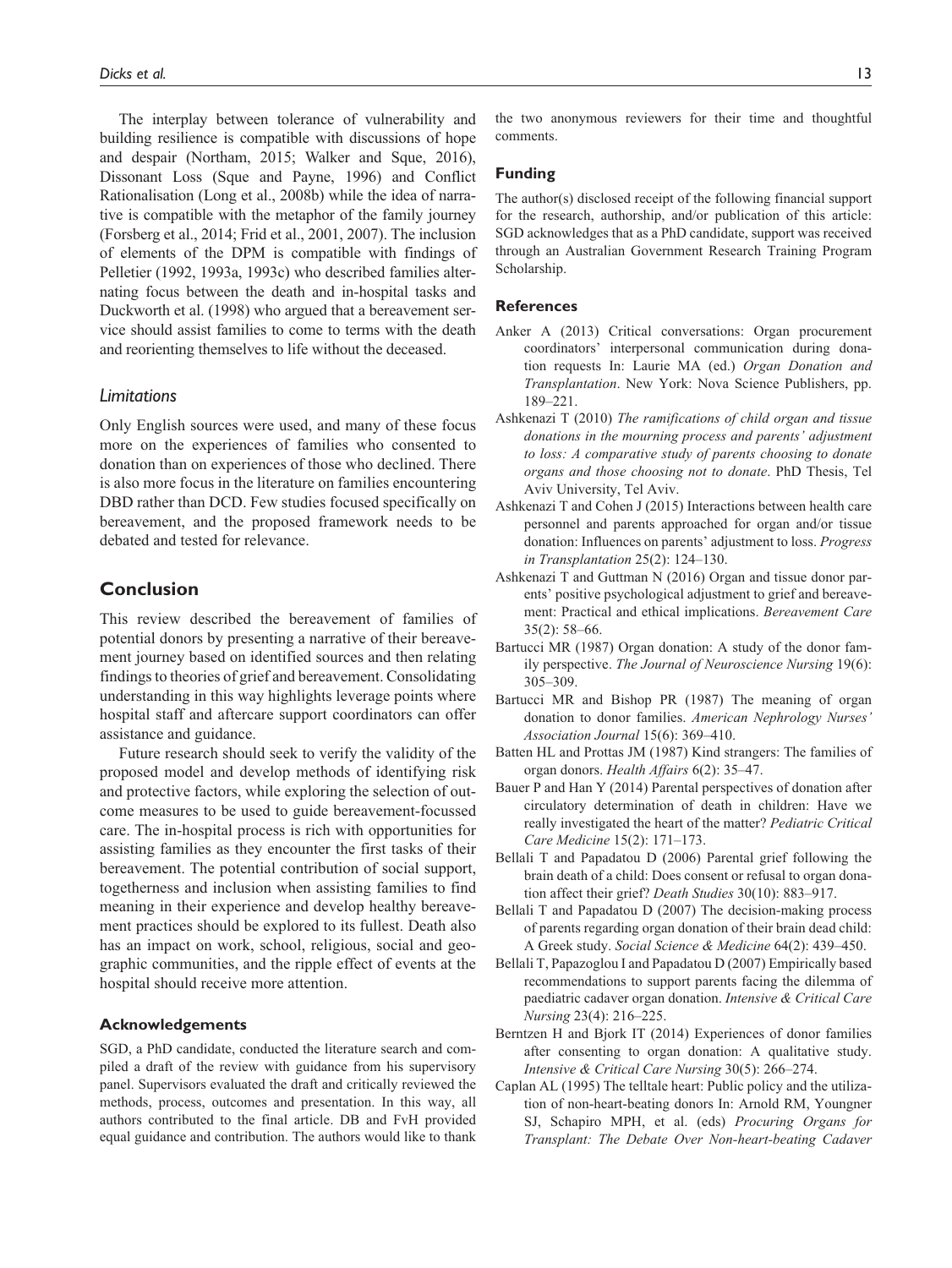*Protocols*. Baltimore, MD: Johns Hopkins University Press, pp. 207–218.

- Cerney MS (1993) Solving the organ donor shortage by meeting the bereaved family's needs. *Critical Care Nurse* 13(1): 32–36.
- Christopherson LK and Lunde DT (1971) Heart transplant donors and their families. Seminars in Psychiatry 3(1): 26–35.
- Cleiren MP and Van Zoelen AA (2002) Post-mortem organ donation and grief: A study of consent, refusal and well-being in bereavement. *Death Studies* 26(10): 837–849.
- Corr C and Coolican M (2010a) Understanding bereavement, grief, and mourning: Implications for donation and transplant professionals. *Progress in Transplantation* 20(2): 169–177.
- Corr C and Coolican M (2010b) Understanding bereavement, grief, and mourning. *Progress in Transplantation* 20(2): 112.
- De Groot J, van Hoek M, Hoedemaekers C, et al. (2016a) *Decision making by relatives of eligible brain dead organ donors*. PhD Thesis, Radboud University, Nijmegen. Available at: [http://](http://hdl.handle.net/2066/159498) [hdl.handle.net/2066/159498](http://hdl.handle.net/2066/159498) (accessed 10 December 2016).
- De Groot J, van Hoek M, Hoedemaekers C, et al. (2016b) Request for organ donation without donor registration: A qualitative study of the perspectives of bereaved relatives. *BMC Medical Ethics* 17(1): 38.
- De Groot J, Vernooij-Dassen M, Hoedemaekers C, et al. (2012) Decision making by relatives about brain death organ donation: An integrative review. *Transplantation* 93(12): 1196–1211.
- De Groot J, van Hoek M, Hoedemaekers C, et al. (2015) Decision making on organ donation: The dilemmas of relatives of potential brain dead donors. *BMC Medical Ethics* 16(1): 64.
- Douglass GE and Daly M (1995) Donor families' experience of organ donation. *Anaesthesia and Intensive Care* 23(1): 96–98.
- Duckworth RM, Sproat GW, Morien M, et al. (1998) Acute bereavement services and routine referral as a mechanism to increase donation. *Journal of Transplant Coordination* 8(1): 16–18.
- Falomir-Pichastor JM, Berent JA and Pereira A (2013) Social psychological factors of post-mortem organ donation: A theoretical review of determinants and promotion strategies. *Health Psychology Review* 7(2): 202–247.
- Forsberg A, Floden A, Lennerling A, et al. (2014) The core of after death care in relation to organ donation – A grounded theory study. *Intensive & Critical Care Nursing* 30(5): 275–282.
- Frid I, Bergbom I and Haljamäe H (2001) No going back: Narratives by close relatives of the braindead patient. *Intensive & Critical Care Nursing* 17(5): 263–278.
- Frid I, Haljamäe H, Öhlén J, et al. (2007) Brain death: Close relatives' use of imagery as a descriptor of experience. *Journal of Advanced Nursing* 58(1): 63–71.
- Fukunishi I, Kita Y, Paris W, et al. (2003) Relationship between posttraumatic stress disorder and emotional conditions in families of the cadaveric donor population. *Transplantation Proceedings* 35(1): 295.
- Fulton J, Fulton R and Simmons R (1977) The cadaver donor and the gift of life In: Simmons R, Marine S and Simmons R (eds) *Gift of Life. the Social and Psychological Impact of Organ Transplantation*. New York: John Wiley & Sons, pp. 338–376.
- Gideon MD and Taylor PB (1981) Kidney donation: Care of the cadaver donor's family. *Journal of Neurosurgical Nursing* 13(5): 248–251.
- Gillies J, Neimeyer RA and Milman E (2014) The meaning of loss codebook: Construction of a system for analyzing meanings made in bereavement. *Death Studies* 38(1–5): 207–216.
- Greser A, Grammenos D, Schuller LH, et al. (2013) Communication of the decision in favour of organ donation through donor families and the reactions within the circle of family and friends. *Transplant International* 26: 73.
- Hadders H and Alnaes AH (2013) Enacting death: Contested practices in the organ donation clinic. *Nursing Inquiry* 20(3): 245–255.
- Haney CA (1973) Issues and considerations in requesting an anatomical gift. *Social Science & Medicine* 7(8): 635–642.
- Hart D (1986) Helping the family of the potential organ donor: Crisis intervention and decision making. *Journal of Emergency Nursing* 12(4): 210–212.
- Holtkamp SC (1997) The donor family experience: Sudden loss, brain death, organ donation, grief and recovery In: Chapman J, Deiherhoi M and Wight C (eds) *Organ and Tissue Donation for Transplantation*. New York: Oxford University Press, pp. 304–322.
- Holtkamp SC (2000) Anticipatory mourning and organ donation In: Rando TA (ed.) *Clinical Dimensions of Anticipatory Mourning: Theory and Practice in Working with the Dying, Their Loved Ones and Their Care Givers*. Champaign, IL: Research Press, pp. 511–536.
- Holtkamp SC (2002) *Wrapped in Mourning: The Gift of Life and the Donor Family Trauma*. New York: Taylor & Francis.
- Hoover S, Bratton S, Roach E, et al. (2014) Parental experiences and recommendations in donation after circulatory determination of death. *Pediatric Critical Care Medicine* 15(2): 105–111.
- Jacoby L and Jaccard J (2010) Perceived support among families deciding about organ donation for their loved ones: Donor vs nondonor next of kin. *American Journal of Critical Care* 19(5): e52–e61.
- Jacoby LH, Breitkopf CR and Pease EA (2005) A qualitative examination of the needs of families faced with the option of organ donation. *Dimensions of Critical Care Nursing* 24(4): 183–189.
- Jensen AM (2007) *Those who give and grieve*. Master's Thesis, University of Copenhagen, Copenhagen.
- Jensen AMB (2010) A sense of absence: The staging of heroic deaths and ongoing lives among American organ donor families In: Bille M, Hastrup F and Soerensen TF (eds) *An Anthropology of Absence: Materializations of Transcendence and Loss*. New York: Springer pp. 63–80.
- Jensen AMB (2011a) *Orchestrating an exceptional death: Donor family experiences and organ donation in Denmark*. PhD Thesis, University of Copenhagen, Copenhagen.
- Jensen AMB (2011b) Searching for meaningful aftermaths: Donor family experiences and expressions in New York and Denmark. *Sites: A Journal of Social Anthropology and Cultural Studies* 8(1): 129–148.
- Jensen AMB (2016) Make sure somebody will survive from this: Transformative practices of hope among Danish organ donor families. *Medical Anthropology Quarterly* 30(3): 378–394.
- Kang M, Yoon S, Kim G, et al. (2013) Providing support to donor families: Evaluation and challenges. *Transplantation* 96(10): S197.
- Kesselring A, Kainz M and Kiss A (2007) Traumatic memories of relatives regarding brain death, request for organ donation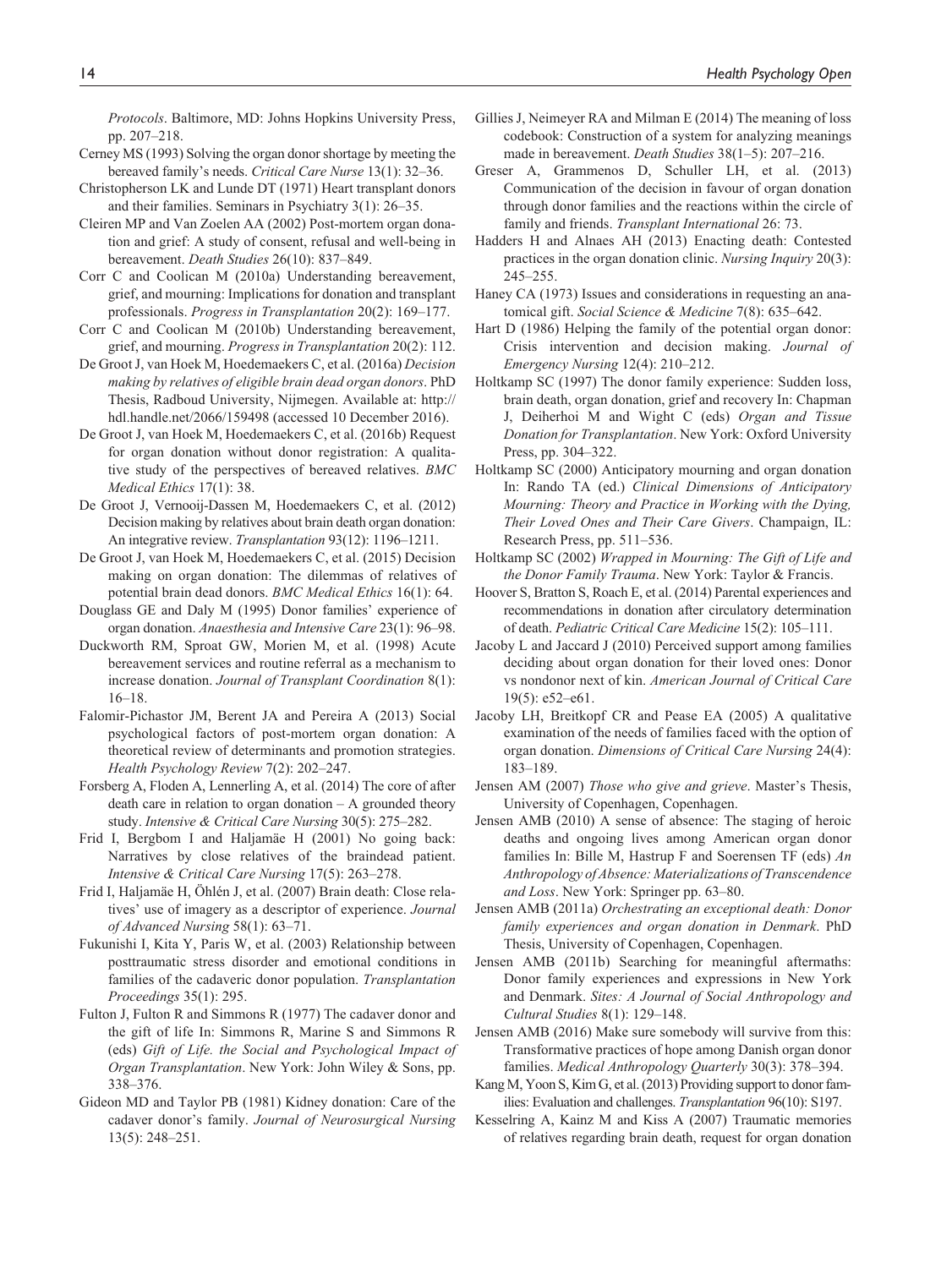and interactions with professionals in the ICU. *American Journal of Transplantation* 7(1): 211–217.

- Kim HS, Yoo YS and Cho OH (2014) Satisfaction with the organ donation process of brain dead donors' families in Korea. *Transplantation Proceedings* 46(10): 3253–3256.
- Kinjo T and Morioka M (2011) Narrative responsibility and moral dilemma: A case study of a family's decision about a brain-dead daughter. *Theoretical Medicine and Bioethics* 32(2): 91–99.
- La Spina F, Sedda L, Pizzi C, et al. (1993) Donor families' attitude toward organ donation. The North Italy transplant program. *Transplantation Proceedings* 25(1): 1699–1701.
- Lloyd-Williams M, Morton J and Peters S (2009) The end-of-life care experiences of relatives of brain dead intensive care patients. *Journal of Pain and Symptom Management* 37(4): 659–664.
- Long T, Sque M and Addington-Hall J (2008a) What does a diagnosis of brain death mean to family members approached about organ donation? A review of the literature. *Progress in Transplantation* 18(2): 118–125.
- Long T, Sque M and Addington-Hall J (2008b) Conflict rationalisation: How family members cope with a diagnosis of brain stem death. *Social Science & Medicine* 67(2): 253–261.
- Long T, Sque M and Payne S (2006) Information sharing: Its impact on donor and nondonor families' experiences in the hospital. *Progress in Transplantation* 16(2): 144–149.
- López Martínez JS, Martín López MJ, Scandroglio B, et al. (2008) Family perception of the process of organ donation. Qualitative psychosocial analysis of the subjective interpretation of donor and nondonor families. *The Spanish Journal of Psychology* 11(1): 125–136.
- Macdonald ME, Liben S, Carnevale FA, et al. (2008) Signs of life and signs of death: Brain death and other mixed messages at the end of life. *Journal of Child Health Care* 12(2): 92–105.
- Maloney R and Altmaier EM (2003) Caring for bereaved families: Self-efficacy in the donation request process. *Journal of Clinical Psychology in Medical Settings* 10(4): 251–258.
- Maloney R and Wolfelt A (2010) *Caring for Donor Families: Before, during and after* (2nd edn). Fort Collins, CO: Companion Press.
- Manuel A, Solberg S and MacDonald S (2010) Organ donor experiences of family members. *Nephrology Nursing Journal* 37(3): 229–236.
- Marck CH, Neate SL, Skinner M, et al. (2016) Potential donor families' experiences of organ and tissue donation-related communication, processes and outcome. *Anaesthesia and Intensive Care* 44(1): 99–106.
- Merchant SJ, Cheung E and Yoshida EM (2008a) Exploring the psychological effects of deceased organ donation on the families of the organ donors: A response. *Clinical Transplantation* 22(5): 687.
- Merchant SJ, Yoshida EM, Lee TK, et al. (2008b) Exploring the psychological effects of deceased organ donation on the families of the organ donors. *Clinical Transplantation* 22(3): 341–347.
- Mills L and Koulouglioti C (2016) How can nurses support relatives of a dying patient with the organ donation option? *Nursing in Critical Care* 21(4): 214–224.
- Morton JB and Leonard DRA (1979) Cadaver nephrectomy: An operation on the donor's family. *The British Medical Journal* 1(6158): 239–241.
- Murphy D (2015) What role does organ donation play in grief? *Grief Matters: The Australian Journal of Grief and Bereavement* 18(1): 12–17.
- Neidlinger N, Gleason B and Cheng J (2013) Honoring deceased donors with a unique family-designed statement followed by a moment of silence: Effect on donation outcomes. *Progress in Transplantation* 23(2): 188–193.
- Neimeyer RA, Klass D and Dennis MR (2014) A social constructionist account of grief: Loss and the narration of meaning. *Death Studies* 38(6–10): 485–498.
- Northam HL (2015) *Hope for a peaceful death and organ donation*. PhD Thesis, University of Canberra, Canberra, ACT, Australia.
- Painter LM, Langlands JM and Walker JI (1995) Donor families' experience of organ donation: A New Zealand study. *The New Zealand Medical Journal* 108(1004): 295–296.
- Payne S (2007) Contemporary views of bereavement and the experience of grief In: Sque MRG and Payne S (eds.) *Organ and Tissue Donation: An Evidence Base for Practice*. Maidenhead, United Kingdom: Open University Press, McGraw-Hill Education, pp. 21–39.
- Pearson IY, Bazeley P, Spencer-Plane T, et al. (1995) A survey of families of brain dead patients: Their experiences, attitudes to organ donation and transplantation. *Anaesthesia and Intensive Care* 23(1): 88–95.
- Pelletier M (1992) The organ donor family members' perception of stressful situations during the organ donation experience. *Journal of Advanced Nursing* 17(1): 90–97.
- Pelletier M (1993a) The needs of family members of organ and tissue donors. *Heart and Lung: Journal of Critical Care* 22(2): 151–157.
- Pelletier M (1993b) Role of organ donation in helping family members cope with grief In: Morgan JD (ed.) *Personal Care in an Impersonal World: A Multidimensional Look at Bereavement*. New York: Baywood Publishing Company Inc., pp. 157–166.
- Pelletier M (1993c) Emotions experienced and coping strategies used by family members of organ donors. *Canadian Journal of Nursing Research* 25: 63–73.
- Perkins KA (1987) The shortage of cadaver donor organs for transplantation: Can psychology help? *American Psychologist* 42(10): 921–930.
- Pittman SJ (1985) Alpha and omega: The grief of the heart donor family. *Medical Journal of Australia* 143(12–13): 568–570.
- Porritt K, Gomersall J and Lockwood C (2014) JBI's systematic reviews: Study selection and critical appraisal. *The American Journal of Nursing* 114(6): 47–52.
- Ralph A, Chapman JR, Gillis J, et al. (2014) Family perspectives on deceased organ donation: Thematic synthesis of qualitative studies. *American Journal of Transplantation* 14(4): 923–935.
- Randhawa G (1998) Coping with grieving relatives and making a request for organs: Principles for staff training. *Medical Teacher* 20(3): 247–249.
- Rassin M, Lowenthal M and Silner D (2005) Fear, ambivalence, and liminality: Key concepts in refusal to donate an organ after brain death. *Jona's Healthcare Law, Ethics, and Regulation* 7(3): 79–83.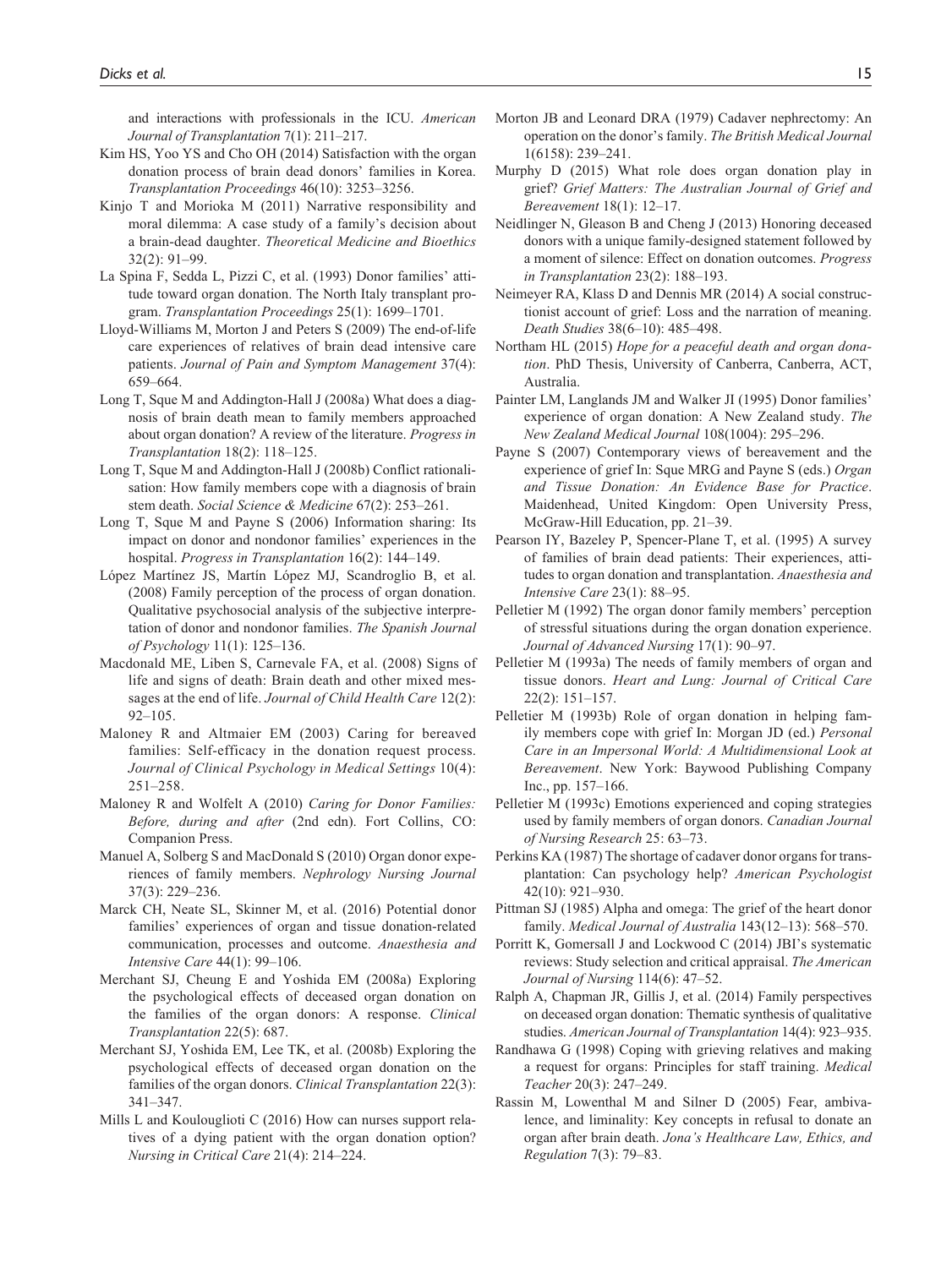- Redelmeier DA, Woodfine JD, Thiruchelvam D, et al. (2014) Maternal organ donation and acute injuries in surviving children. *Journal of Critical Care* 29(6): 923–929. doi:10.1016/j. jcrc.2014.07.017
- Riley LP and Coolican MB (1999) Needs of families of organ donors: Facing death and life. *Critical Care Nurse* 19(2): 53–59.
- Robertson-Malt S (1998) Tolerance in ambiguity: Supporting the donor family. *Nursing Inquiry* 5(3): 194–196.
- Rodrigue JR, Cornell DL and Howard RJ (2006) Organ donation decision: Comparison of donor and nondonor families. *American Journal of Transplantation* 6(1): 190–198.
- Rodrigue JR, Cornell DL and Howard RJ (2008a) The instability of organ donation decisions by next-of-kin and factors that predict it. *American Journal of Transplantation* 8(12): 2661–2667.
- Rodrigue JR, Cornell DL and Howard RJ (2008b) Does family disagreement affect donation decisions by next of kin? *Progress in Transplantation* 18(3): 179–184.
- Rodrigue JR, Cornell DL and Howard RJ (2009) Relationship of exposure to organ donation information to attitudes, beliefs, and donation decisions of next of kin. *Progress in Transplantation* 19(2): 173–179.
- Rodrigue JR, Cornell DL, Krouse J, et al. (2010) Family initiated discussions about organ donation at the time of death. *Clinical Transplantation* 24(4): 493–499.
- Sanner M (1994) Attitudes toward organ donation and transplantation. *Social Science & Medicine* 38(8): 1141–1152.
- Satoh A (2011) Care and support for organ donor families. *Japan Medical Association Journal* 54(6): 392–397.
- Shih F, Lai M, Lin H, et al. (2001a) The dilemma of to-be or not-to-be: Needs and expectations of the Taiwanese cadaveric organ donor families during the pre-donation transition. *Social Science & Medicine* 53(6): 693–706.
- Shih FJ, Lai MK, Tsao CI, et al. (2001b) Impact of cadaveric organ donation on Taiwanese donor families during the first six months after donation. *Psychosomatic Medicine* 63(1): 69–78.
- Siminoff LA, Alolod GP, Wilson-Genderson M, et al. (2017) A comparison of request process and outcomes in donation after cardiac death and donation after brain death: Results from a national study. *American Journal of Transplantation* 17(5): 1278–1285.
- Siminoff LA and Chillag K (1999) The fallacy of the "gift of life". *The Hastings Center Report* 29(6): 34–41.
- Siminoff LA, Gordon N, Hewlett J, et al. (2001) Factors influencing families' consent for donation of solid organs for transplantation. *Journal of the American Medical Association* 286(1): 71–77.
- Siminoff LA, Molisani AJ and Traino HM (2015) A comparison of the request process and outcomes in adult and pediatric organ donation. *Pediatrics* 136(1): e108–e114.
- Simmons RG, Fulton J and Fulton R (1972) The prospective organ transplant donor: Problems and prospects of medical innovation. *OMEGA: Journal of Death and Dying* 3(4): 319–339.
- Simpkin AL, Robertson LC, Barber VS, et al. (2009) Modifiable factors influencing relatives' decision to offer organ donation: Systematic review. *BMJ* 338(7702): 1061–1063.
- Smudla A, Hegedus K, Mihaly S, et al. (2012) The HELLP concept - Relatives of deceased donors need the Help Earlier in

parallel with Loss of a Loved Person. *Annals of Transplantation* 17(2): 18–28.

- Soriano-Pacheco JA, López-Navidad A, Caballero F, et al. (1999) Psychopathology of bereavement in the families of cadaveric organ donors. *Transplantation Proceedings* 31(6): 2604–2605.
- Sque M and Galasinski D (2013) Keeping her whole: Bereaved families accounts of declining a request for organ donation. *Cambridge Quarterly of Healthcare Ethics* 22(1): 55–63.
- Sque M and Long-Sutehall T (2011) Bereavement, decisionmaking and the family in organ donation. In: Farrell AM, Price D and Quigley M (eds) *Organ Shortage: Principles, Pragmatism and Practice*. Cambridge: Cambridge University Press, pp. 67–86.
- Sque M and Payne S (2007) Report 2: Critical care experiences and bereavement among families of organ donors: a reflective account of grounded theory analysis In: Lyons E and Coyle A (eds) *Analysing Qualitative Data in Psychology*. London: SAGE, pp. 217–234.
- Sque M and Payne SA (1996) Dissonant loss: The experiences of donor relatives. *Social Science & Medicine* 43(9): 1359–1370.
- Sque M, Long-Sutehall T, Morgan M, et al. (2013) Bereaved families' experiences of organ and tissue donation, and perceived influences on their decision-making. Executive summary of the final report, University of Wolverhampton, Wolverhampton.
- Sque M, Long T and Payne S (2003) Organ and tissue donation: Exploring the needs of families. Final report of a three-year study commissioned by the British organ donor society, funded by the national lottery community fund, University of Southampton, Southampton.
- Sque M, Long T and Payne S (2005) Organ donation: Key factors influencing families' decision-making. *Transplantation Proceedings* 37(2): 543–546.
- Sque M, Long T, Payne S, et al. (2008) Why relatives do not donate organs for transplants: 'Sacrifice' or 'gift of life'? *Journal of Advanced Nursing* 61(2): 134–144.
- Sque M, Payne S and Macleod-Clark J (2006) Gift of life or sacrifice? Key discourses to understanding organ donor families' decision-making. *Mortality* 11(2): 117–132.
- Steed LG and Wager WL (1998) The bereavement process in organ and tissue donor families. *Australian Psychologist* 33(2): 101–104.
- Stouder DB, Schmid A, Ross SS, et al. (2009) Family, friends, and faith: How organ donor families heal. *Progress in Transplantation* 19(4): 358–361.
- Stroebe M and Schut H (1999) The dual process model of coping with bereavement: Rationale and description. *Death Studies* 23(3): 197–224.
- Stroebe M and Schut H (2015) Family matters in bereavement: Toward an integrative intra-interpersonal coping model. *Perspectives on Psychological Science* 10(6): 873–879.
- Stroebe M and Schut H (2016) Overload: A missing link in the dual process model? *OMEGA: Journal of Death and Dying* 74(1): 96–109.
- Tavakoli SAH, Shabanzadeh AP, Arjmand B, et al. (2008) Comparative study of depression and consent among brain death families in donor and nondonor groups from March 2001 to December 2002 in Tehran. *Transplantation Proceedings* 40(10): 3299–3302.